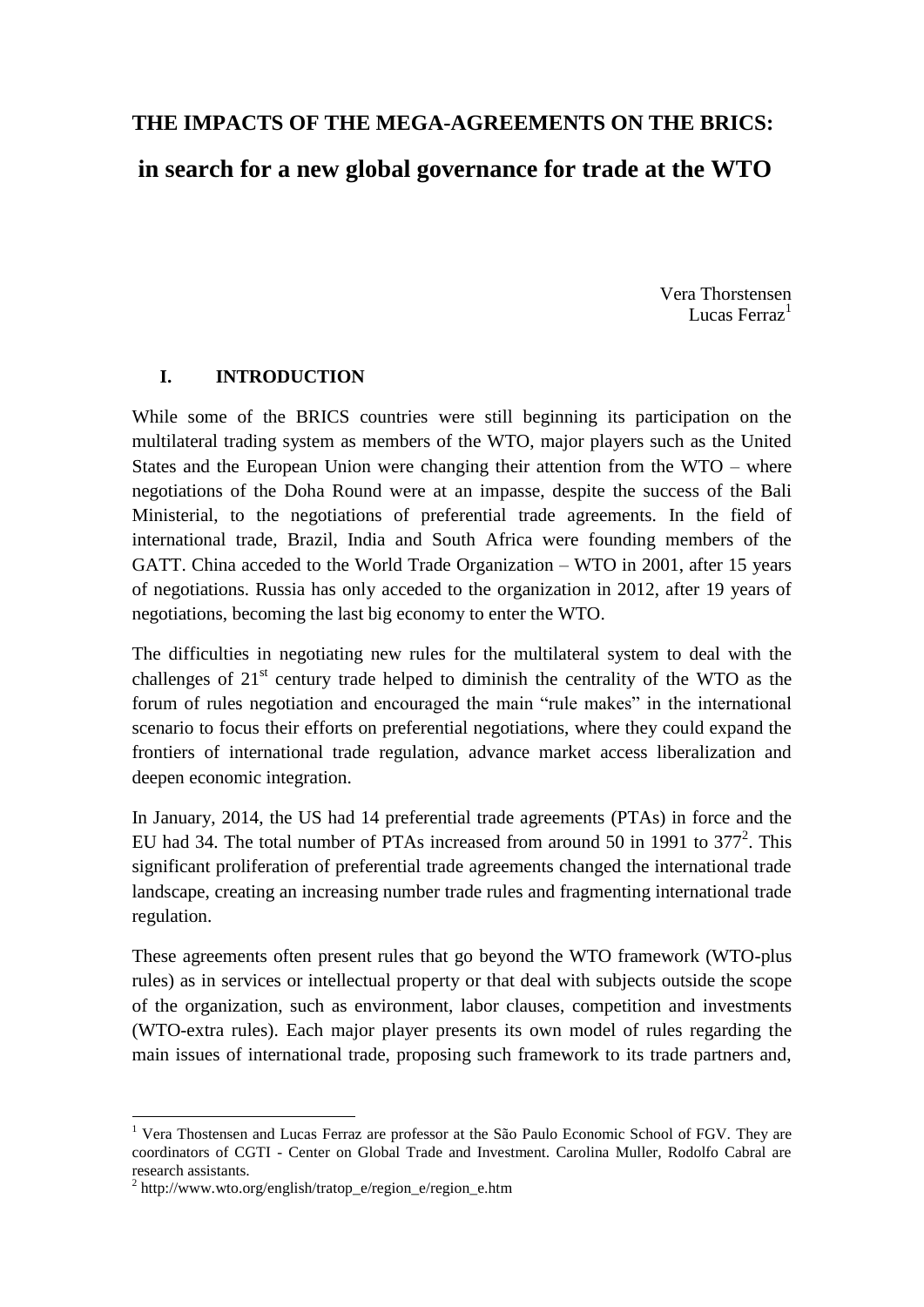thus, expanding the application of rules that answer to their interests, in a clear exercise of domination by the rules.

The BRICS countries are still placed outside this movement of deep integration trade agreements. Even though some countries have started negotiating a significant number of PTAs, they still lack an ambitious model of trade rules able to respond to their needs, concentrating mainly in marker access.

The situation raises more concern with the launch of the two called mega-agreements: the Trans-Pacific Partnership – TPP and the Transatlantic Trade and Investment Partnership – TTIP. The TPP is an initiative of the US to increase their presence in the Pacific region. The agreement encompasses 12 countries (Australia, Brunei, Canada, Chile, Japan, Malaysia, Mexico, New Zealand, Peru, Singapore the US and Vietnam), and  $25\%$  of international trade<sup>3</sup>. The TTIP aims to integrate the two major players in international trade – the US and the EU, encompassing around one third of all international trade flows<sup>4</sup>.

Both agreements aim to promote the elimination of tariff barriers and a substantial reduction of non-tariff barriers amongst its members. Furthermore, they intend to become a model for  $21<sup>st</sup>$  century international trade rules. The TTIP shall end longstanding divergences between the US and the EU on several aspects of international trade regulation, establishing a new benchmark for all trade relations with one of these partners, and certainly setting a new platform to the WTO.

In this scenario, what should be the role of BRICS? With the governance on international trade shifting from the WTO to the mega-agreements, how can the BRICS participate in international trade regulation and not become "rule-takers"? What are the impacts of the mega-agreements to the BRICS economies and what should be done to assure their insertion in global trade flows? What is the role of the BRICS to set a new agenda for the WTO and rescuing its centrality as forum of trade negotiation?

The origin of the BRICS is relatively new. In 2001, Goldman Sachs created the expression to call attention to these major emerging economies: Brazil, Russia, India and China. The prospects of economic growth of these countries encouraged their governments to transform it in a group of political coordination to discuss the main themes of global governance: UN, IMF and World Bank. In 2011, South Africa was included in the group.

With the economic difficulties faced by the World economy now, the big question is what will be the role of the BRICS. In terms of trade, what is the role of these countries in the WTO?

The main objective of this article is to give some attention to this question. Through global equilibrium model simulations, this article will analyze the main impacts of the

<u>.</u>

<sup>3</sup> https://www.dfat.gov.au/fta/tpp/

<sup>4</sup> http://ec.europa.eu/trade/policy/countries-and-regions/countries/united-states/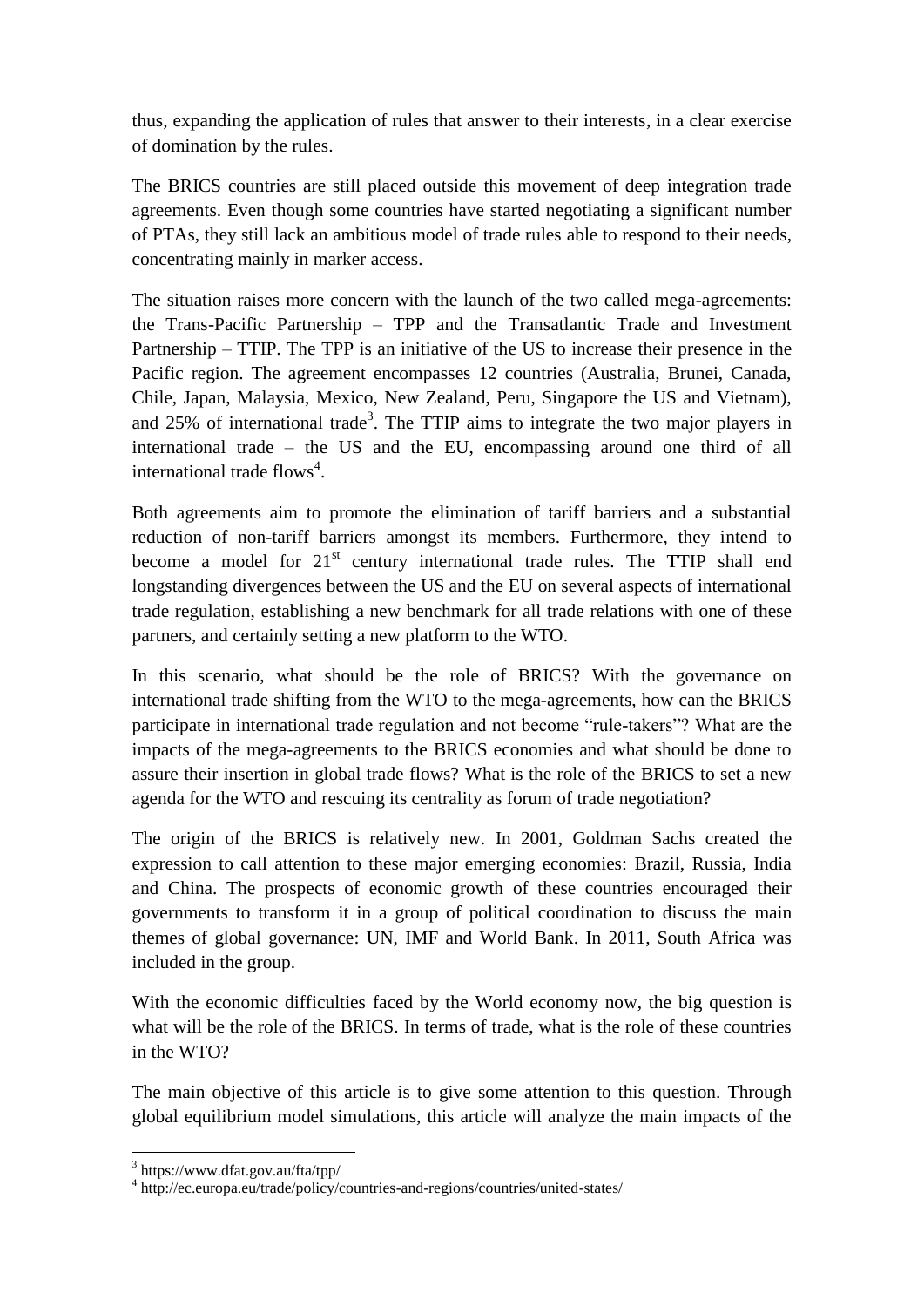mega-agreements to the BRICS economies and, in the following, present the main actions the BRICS should promote to assure their place in international trade scenario.

# **II. THE IMPACT OF THE MEGA-AGREEMENTS ON BRICS: REDUCTION OF TARIFFS AND NON-TARIFF BARRIERS**

TTIP and TPP – the two mega-agreements shall increase trade flows and promote economic growth amongst its partners, but they may also present negative effects on the economies which are not participating in such agreements, which may suffer from the impacts of trade diversion and from their isolation from the economic integration promoted by the two agreements.

This section shall analyze the impacts of the mega-agreements on the BRICS sectorial GDP as well as their exports and imports balances.

### **1. Modeling Issues**

The GTAP computable general equilibrium model was used in the present simulations in order to evaluate the first round effects of the costs and opportunities for the BRICS of the creation of TTIP and TPP. For a description of the standard GTAP model, see Hertel (1997).

The GTAP model is a global comparative static applied general equilibrium model. The model identifies 57 sectors in 153 regions of the world. Its system of equations is based on microeconomic foundations providing a detailed specification of household and perfect competitive firm behavior within individual regions and trade linkages between regions. In addition to trade flows, the GTAP model also recognizes global transportation costs.

The GTAP model qualifies as a Johansen-type model, where solutions are obtained by solving the system of linearized equations of the model. This model estimates the impacts of external shocks (gains and losses of a PTA) through a comparative static modeling (before and after the shock). A typical result shows the percentage change in the set of endogenous variables (GDP, exports and imports, exchange rate and land value) after a policy shock is carried out, compared to their values in the initial equilibrium, in a given environment. The schematic presentation of Johansen solutions for such models is standard in the literature (see Dixon et al (1992) and Dixon and Parmenter (1996)).

For the modeling of the reduction of non-tariff barriers, this project used the same methodology presented in the Ecorys Project, developed by Berden and Francois for the European Commission, in 2009. Non-tariff barriers are considered as all non-priced and non-quantitative restrictions to international trade in goods, services and investments. These measures include customs procedures, regulatory measures, and standards, amongst others.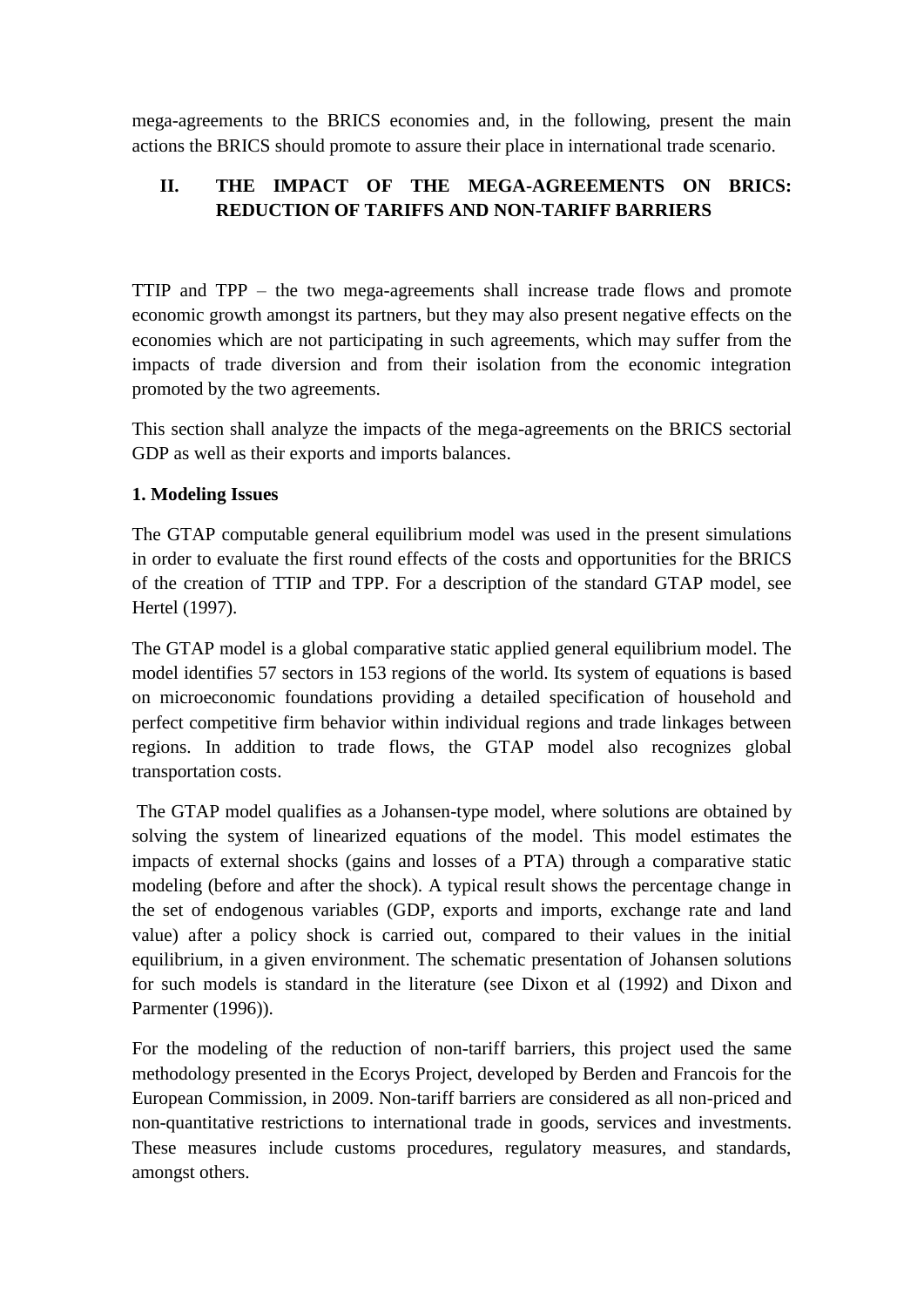#### **2. Data Base**

The GTAP 8 database combines detailed bilateral trade, transport and protection data characterizing economic linkages among 129 regions, together with individual country input-output data bases which account for inter-sectorial linkages within regions. The dataset is harmonized and completed with additional sources to provide the most accurate description of the world economy. The last version of GTAP is from 2007, but the data in this simulation were updated.

The main applied protection data used in the GTAP 8 data base originates from ITC's MacMap database, which contains exhaustive information at the tariff line level. The ITC database includes the United Nations Conference on Trade and Development's (UNCTAD's) Trade Analysis and information system (TRAINS) data base, to which ITC staff added their own data. The model transforms all specific tariffs in ad valorem tariffs.

In order to capture the first round effects, the simulations were carried out using a standard GTAP hypothesis, which considers perfect factor mobility for labor and capital and imperfect factor mobility for land and natural resources. National aggregate supply of factors of production is exogenous and production technology for firms is given.

The way the economy variables are affected by horizontal reductions in bilateral import tariffs of the TTIP and TPP partners will depend on the resulting behavior of domestic relative prices. Domestic relative prices of the TTIP and TPP partners will be altered in such a way that import competition from the PTA partner will be favored, as the economy becomes more preferentially open to trade. Overall efficiency in resource allocation tends to be improved and, by the same token, possible gains from trade may take national welfare a step up.

Notwithstanding the aggregate benefits from improved resource allocation, regions might be adversely affected through re-orientation of trade flows – trade diversion – as relative accessibility changes in the system. Thus bilateral aggregate gains from trade are not necessarily accompanied by generalized regional gains in welfare. This issue of trade diversion versus trade creation has been an important one in the international trade literature, especially in the case of welfare evaluations of preferential trade agreements.

#### **3. Results of the Simulations**

The results in these simulations present the impacts for exports and imports, as well as the gains and losses for the sectorial GDP, in order to evidence the sensitiveness of each sector of the BRICS economies in relation to the TTIP and TPP.

The choice for impacts on sectorial GDP can be explained as an attempt to explore the global effect of each PTA in a more complete evaluation since GDP includes the impacts on production, exports and imports.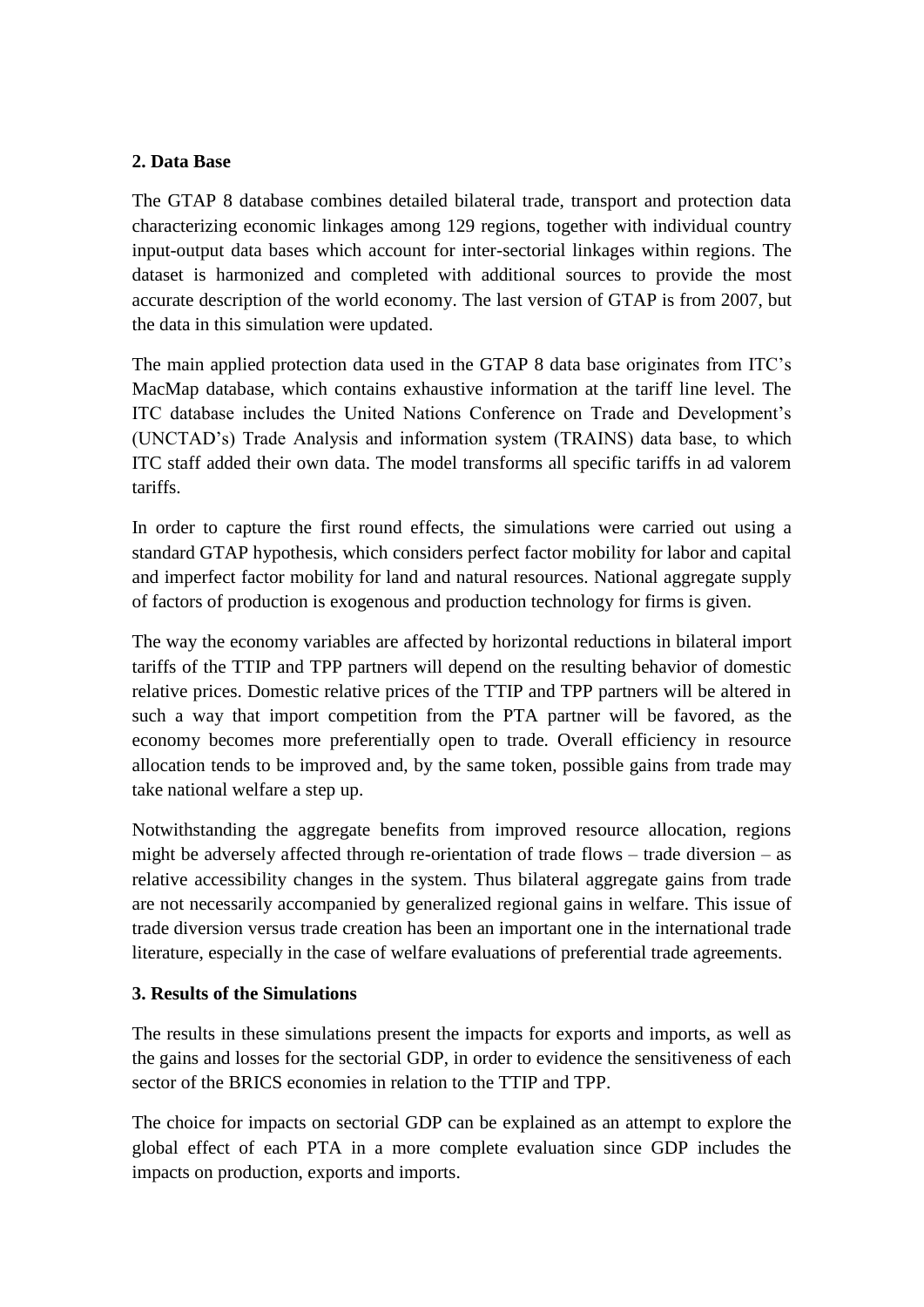In this section, the main results from the simulations are presented.

### **Simulation 1**

Simulation 1 presents the impacts of the TTIP on BRICS considering a scenario of 100% reduction of tariffs. The agreement results in slightly negative impacts for the global exports of all BRICS countries, affecting their trade balance and resulting in a small reduction of the GDP of these countries.

The most affected countries are Brazil, with a decline of 0.17% in its exports and 0.16% in its imports, India with a decrease of 0.14% in both imports and exports, and China, that presents a drop of 0,14% in its exports and of 0,12% in its imports.



Source: CGTI estimates

Because tariffs of the US and the EU are already low, the major market liberalization of the TTIP will be promoted through the reduction of non-tariff barriers. The parties aim an ambitious NTB reduction which will reduce costs incurred by exporters and will allow an increase of trade flows.

#### **Simulation 2**

**Simulation 2** presents the impacts of TTIP on BRICS, considering the elimination of tariffs combined to the elimination of 50% of NTBs between the US and the EU. Under this scenario, the negative impacts of BRICS global trade flows and GDP are more expressive.

When the reduction of NTBs is considered, the impacts of the TTIP become greater, negatively affecting the BRICS economies. Brazilian exports and imports are affected more severely by the reduction of tariff and non-tariff barriers in the scope of TTIP: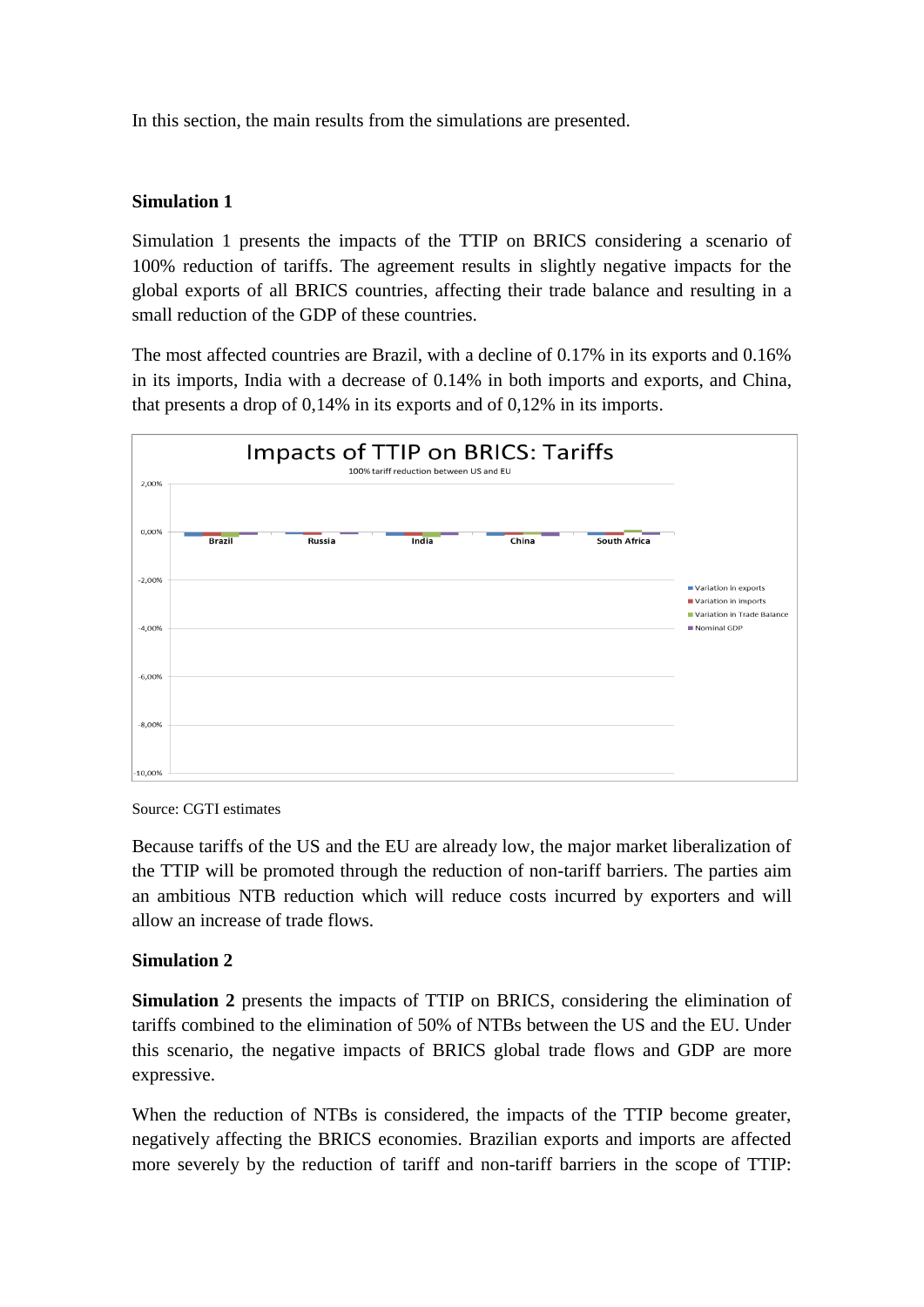both exports and imports are reduced in 1.61%. China, South Africa, and India exports and imports are also negatively affected in more than 1%, while Russia endures losses by 0.8%.

BRICS will also face reductions between 0,6% to 1,2% of their total GDP already in the first round effects of the agreement.



Source: CGTI estimates

The negative impacts can increase in the long term. The TTIP shall promote a deep economic integration within its members. The benefits of this deep integration include an increase in business opportunities (trade in goods and services and investments) amongst the partners as well as the exchange of know-how and technology through the internationalized production chain, enhancing the countries' competitiveness and negatively affecting trade partners that do not participate in this process of regional integration.

The most affected sector for Brazil, India and South Africa, considering exports, will be agriculture, while China and Russia will face more losses in the agribusiness sector. For all four sectors (agriculture, extractive, agribusiness and industry) losses in global exports of the five BRICS countries are verified.

### **Simulation 3**

Simulation 3 presents the impacts of the TPP in the BRICS. Again, the simulation included, at first, only the elimination of tariff barriers. Small losses are verified for all BRICS countries, except for Russia, which benefits from a very small increase in its exports.

Brazil, India, China and South Africa are negatively affected in their trade balances: South Africa is the most affected, with a diminution of 1.4% (-0.26% in exports; -0.24% in imports), followed by China, with a decrease of 1.1% (-0.6% in its exports and -0.4%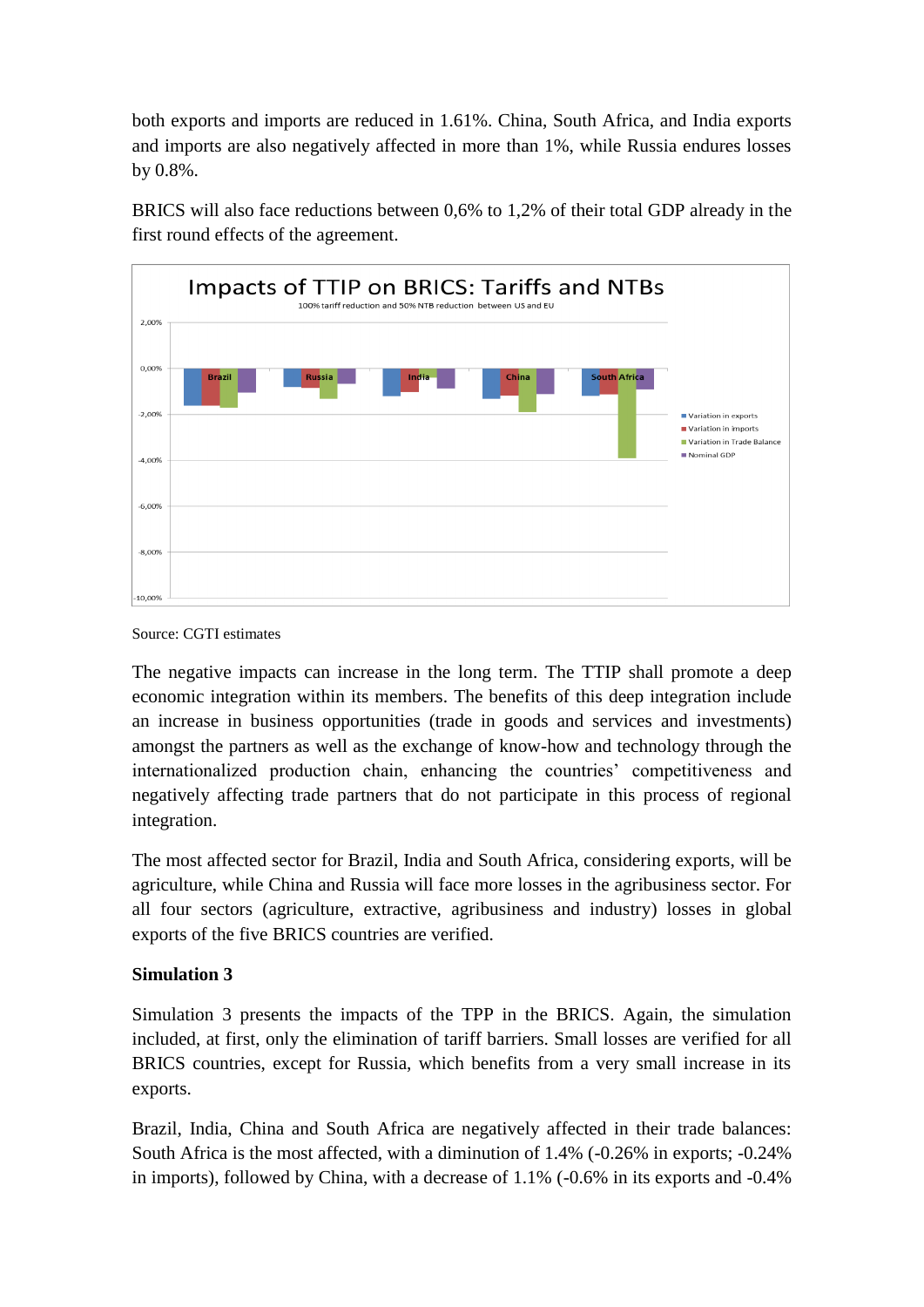in its imports); Brazil, that suffers a reduction of 0.4% (-0.37% in exports; -0.35% in imports); and Russia, with a drop of 0.2% (0.01% in exports; -0.02% in imports).

India is the only country that presents a slightly increase of 0,4% in its trade balance, but its exports and imports are still negatively affected in -0.26% and -0.16% respectively.



Furthermore, all countries face a decrease in their nominal GDP.

Source: CGTI estimates

As in the TTIP, despite the impacts of the elimination of tariffs, the major market liberalization in the TPP will be achieved through the negotiation of NTBs.

#### **Simulation 4**

Simulation 4 considers the impacts of the TPP on BRICS under the scenario of elimination of tariff barriers combined with a 50% reduction of NTBs.

The reduction of NTBs significantly increases the negative impacts of the megaagreement to the BRICS. Losses from 1,7% to 3,1% are verified for global exports of all countries.

Four of the five countries that form the BRICS group would have its trade balance negatively affected. South Africa would endure the greatest reductions (-8.9%), followed by China (-5.4%), Brazil (-2.5%) and Russia (-0.6%). Contrarily, India would observe an increase of 1.8% in its trade balance, although both its exports and imports would suffer a decrease of -2.1% and -1.4% respectively.

All countries will suffer losses of more than 1% of their nominal GDP.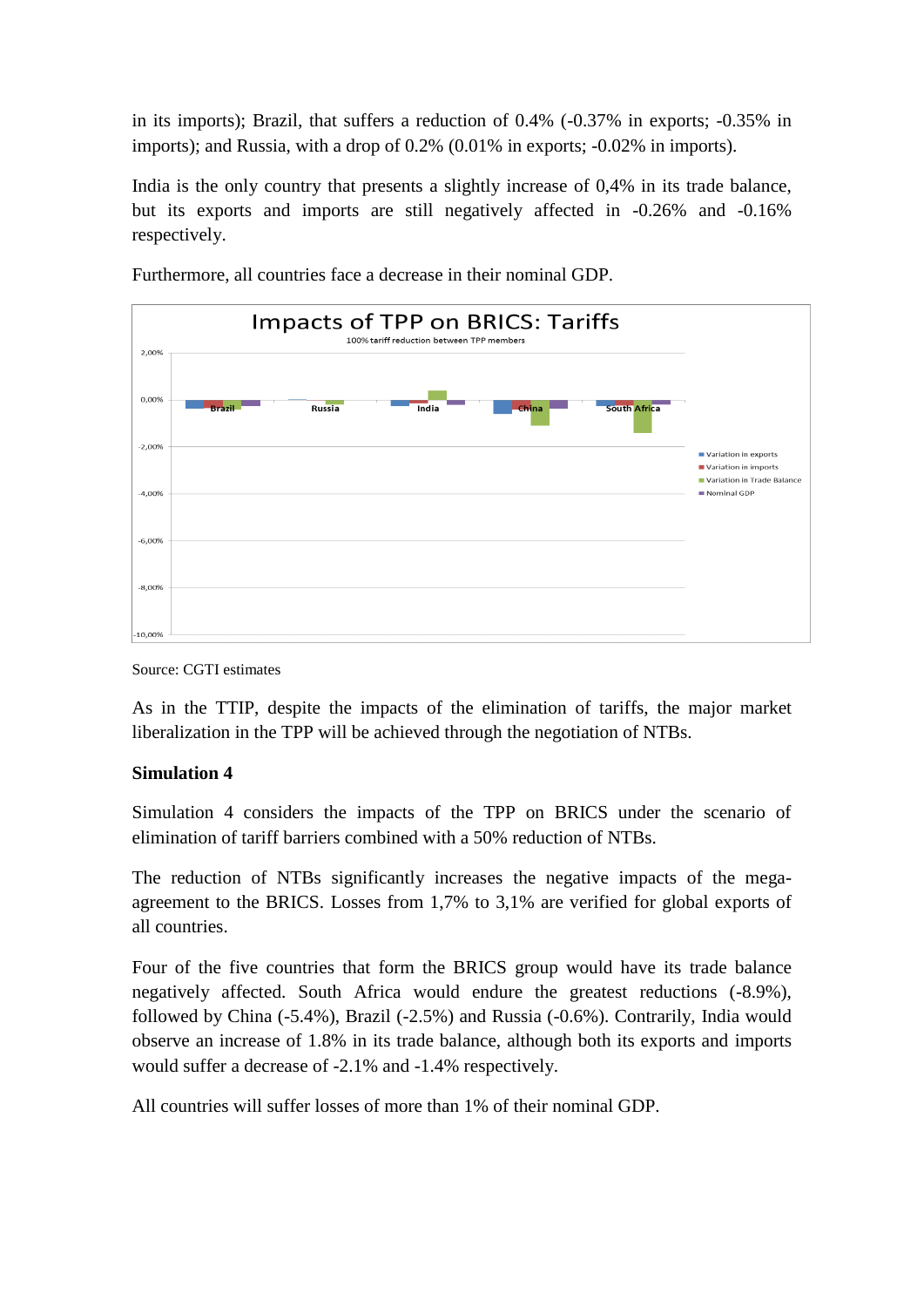Because the simulations consider only the first round effects of the mega-agreements, the negative impacts can become even greater when considered the gains of competitiveness brought by the agreement to its members in the long-term.



Source: CGTI estimates

The major losses in BRICS exports will be concentrated in the agribusiness, with drops from 5% to 15% of global exports for the agribusiness sector, but all four sectors (agriculture, extractive, agribusiness and industry) of the BRICs will have their exports negatively affected, with the exception of Russia's agriculture sector.

**In summary**, the mega-agreements will negatively affect the BRICS economies, which will not be included in these preferential access offered by the partners of the two megaagreements. The higher the market liberalization promoted within the two agreements, with an ambitious reduction of NTBs, higher will be the negative impacts suffered by the BRICS.

The simulations show the potential harms of the proliferation of preferential trade agreements, and specially, of the mega-agreements, on BRICS, which are being left isolated from economic integration. With the creation of free trade areas, exporters from the parties of these agreements will benefit from preferential access, diverting trade and negatively affecting exports of BRICS products.

The impacts on specific sectors in the agriculture, extractive and industry sectors are presented in the annex.

### **III. THE NEW RULES OF THE MEGA-AGREEMENTS**

Besides the reduction of tariffs and non-tariff barriers, there is another factor of the mega-agreements that may impact BRICS international trade: the  $21<sup>st</sup>$  century rules that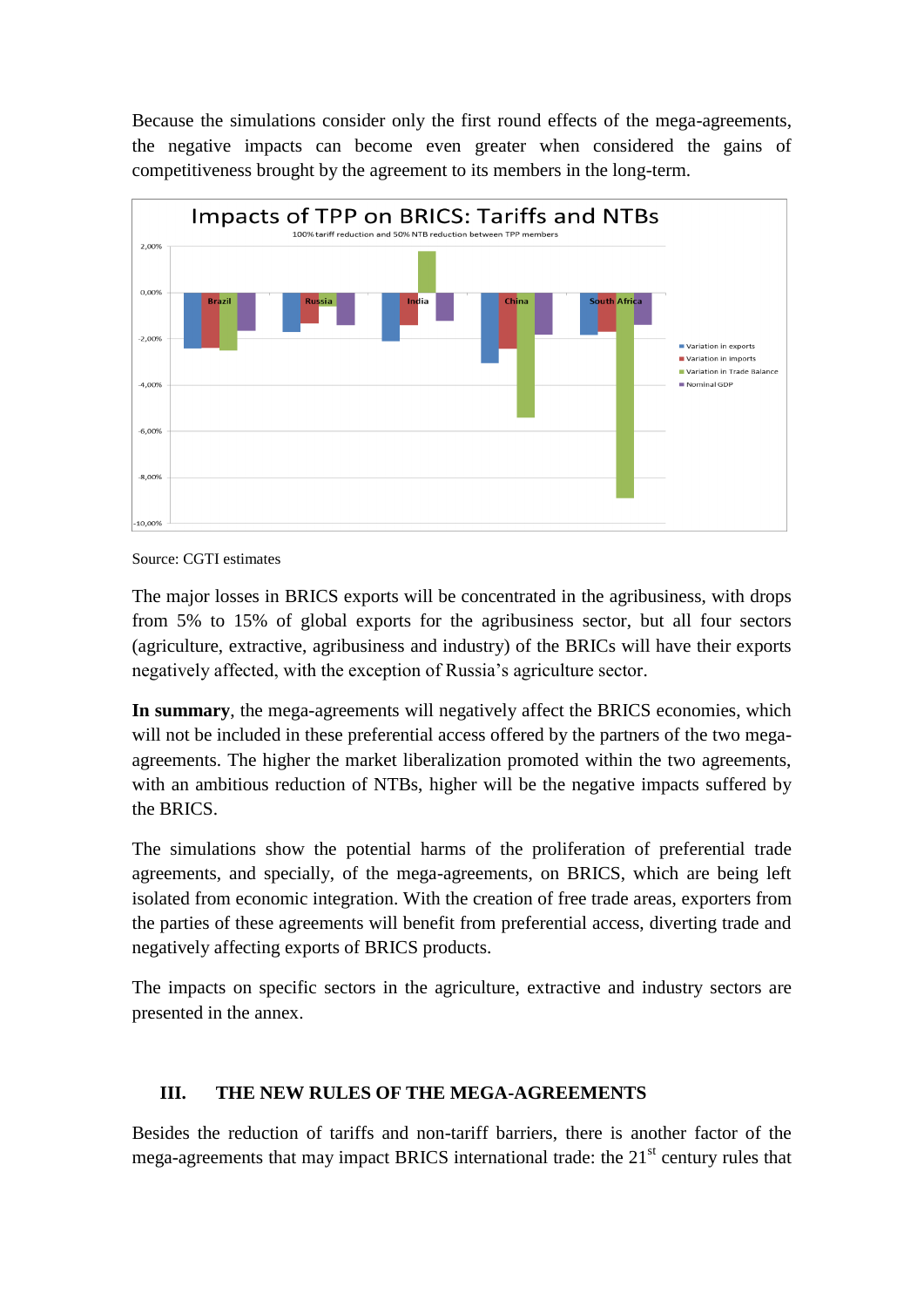are being negotiated within these agreements and that exceed the regulatory framework of the WTO.

The mega agreements being negotiated mainly by the US and the EU are giving rise to intense discussions over the content of the new rules applied for international trade.

The negotiations of the TTIP and the TPP present an agenda that aims to achieve pioneering goals, including enlargement of market access in services and government procurement, harmonization and mutual recognition of technical, sanitary and phytosanitary measures, global value chains, regulatory harmonization and other aspects that deal with the challenges of trade at the  $21<sup>st</sup>$  century.

The agreements propose numerous WTO plus and extra rules such as enhanced intellectual property protection, regulation of e-commerce, competition rules, liberalization and protection of investments, regulation of trade related aspects of state owned enterprises, provisions on small and medium sized enterprises, rules of international supply chains, amongst other themes<sup>5</sup>.

Several rules negotiated within those agreements, including technical regulations and intellectual property, might reach all the other players in the international trade scenario. Since these rules suggest a modification in the national legislation of each partner to be applied to all goods or services trade within the territory of the respective country, BRICS products are likely to face technical and sanitary standards negotiated within the TTIP or enhanced intellectual property protection in patents registered in any of the TPP partners, which may negatively affect their exports.

The BRICS will have to adapt to a number of the requirements established by these two agreements without having participated in the drafting of such rules, and thus, without being able to impose its own interests and perspectives in the regulation of such themes.

Regarding market access the TTIP and the TPP aim at a substantial reduction of all tariffs and non-tariff barriers, as well as important commitments in access on services.

Concerning rules of origin, the most relevant proposal in the TPP negotiations is the "yarn forward" for textiles, already implemented in other agreements. This stringent requirement confers origin only for textile products fully produced in one or more member countries of the preferential agreement. In addition, the TPP will provide rules allowing bilateral cumulation<sup>6</sup>. In other words, this means that the countries participating in the agreement will be allowed to cumulate origin.

 5 FERGUSSON, I.; COOPER, W.; JURENAS, R.; WILLIAMS, B., *The Trans-Pacific Partnership Negotiations and Issues for Congress,* Congressional Research Service Report for Congress, junho de 2013, p. 47-48 and *Interim Report to Leaders from the Co-Chairs EU-US High Level Working Group on Jobs and Growth*, June 2012

<sup>6</sup> Cumulation is the term used to describe a system that allows originating products of country A to be further processed or added to products originating in country B, just as if they had originated in country B. The resulting product would have the origin of country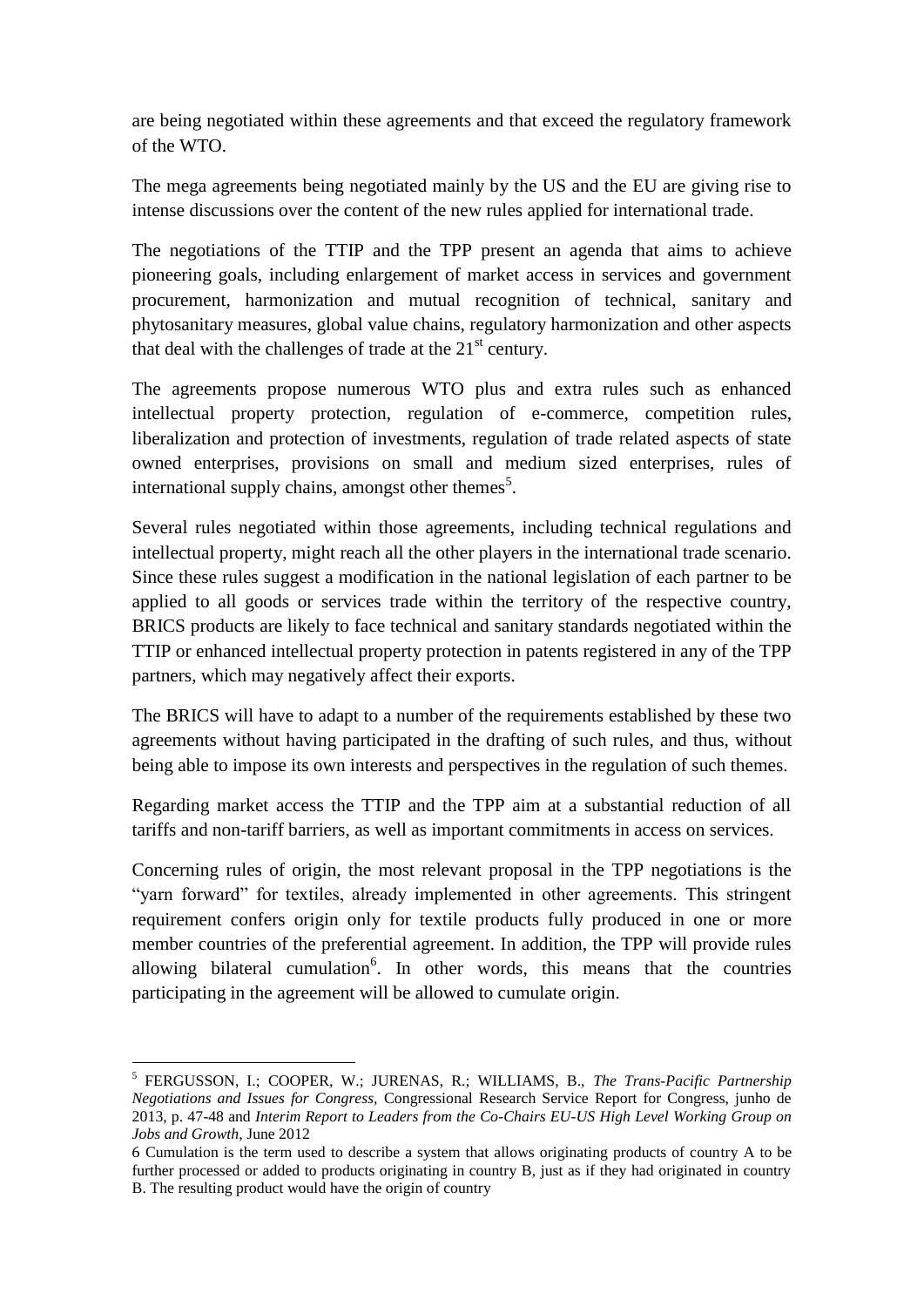In regard to trade defense, the TPP maintains the antidumping rights as they are regulated within the WTO. The subsidies theme, conversely, has proposals by Australia and New Zealand that intend to limit their use in the agricultural sector. Safeguards are also subject to new regulatory measures, particularly when related to monetary and exchange rate policies, a proposal that is being pressed by some sectors within the US.

In the issue of technical, sanitary and phytosanitary barriers to trade, it is possible to identify two approaches that may be reproduced both on the TPP and the TTIP. The first one refers to the US model: in its PTAs they usually present mechanisms of mutual recognition of these measures by the parties of the agreement. This mechanism considers that the technical and sanitary requirements present on the legislation of each country have equivalent level playing fields and can be recognized by the other country. The second one is related to the European model: the theme is usually regulated through harmonization (export of European standards) of each partner's domestic legislations. The creation of a consultation mechanism was also suggested, as well as a quick and effective consultation mechanism for non-durable products, since the regular mechanism can sometimes be long-lasting which may cause damages to the exports of these type of products.

The negotiations on trade in services encompass new themes such as e-commerce and regulatory coherence, to be achieved through an intergovernmental regulatory reform.

One of the objectives of the TTIP is to enhance the protection level related to intellectual property, including, but not limited to, geographic indication, pharmaceutical products, trademarks and patents, copyright, trade secrets, and ecommerce.

The regulation of investments aims both liberalization and protection of international investments and shall present and investor-state arbitration clause.

The new agreements also innovates in the environmental regulation, bringing clauses that deal with illegal trade in endangered species of fauna and flora, climate change and environmental goods.

Competition and labor clauses are also addressed in the negotiations of both TPP and TTIP. Discussions related to the first subject envisage transparency, technical assistance, and consumer protection; while the ones with reference to the second theme make reference to multilateral commitments within International Labor Organization (ILO).

Other themes are included in the negotiations of those agreements, such as: state owned enterprises (SOEs) and the regulation of its investments and competition; value chains and its implications to international trade; and small and medium-sized enterprises, especially regarding the promotion of access to foreign markets.

The mega-agreements will bring s series of behind-the-boarders measures that will impact not only the parties of the agreements but all other players that wish to export to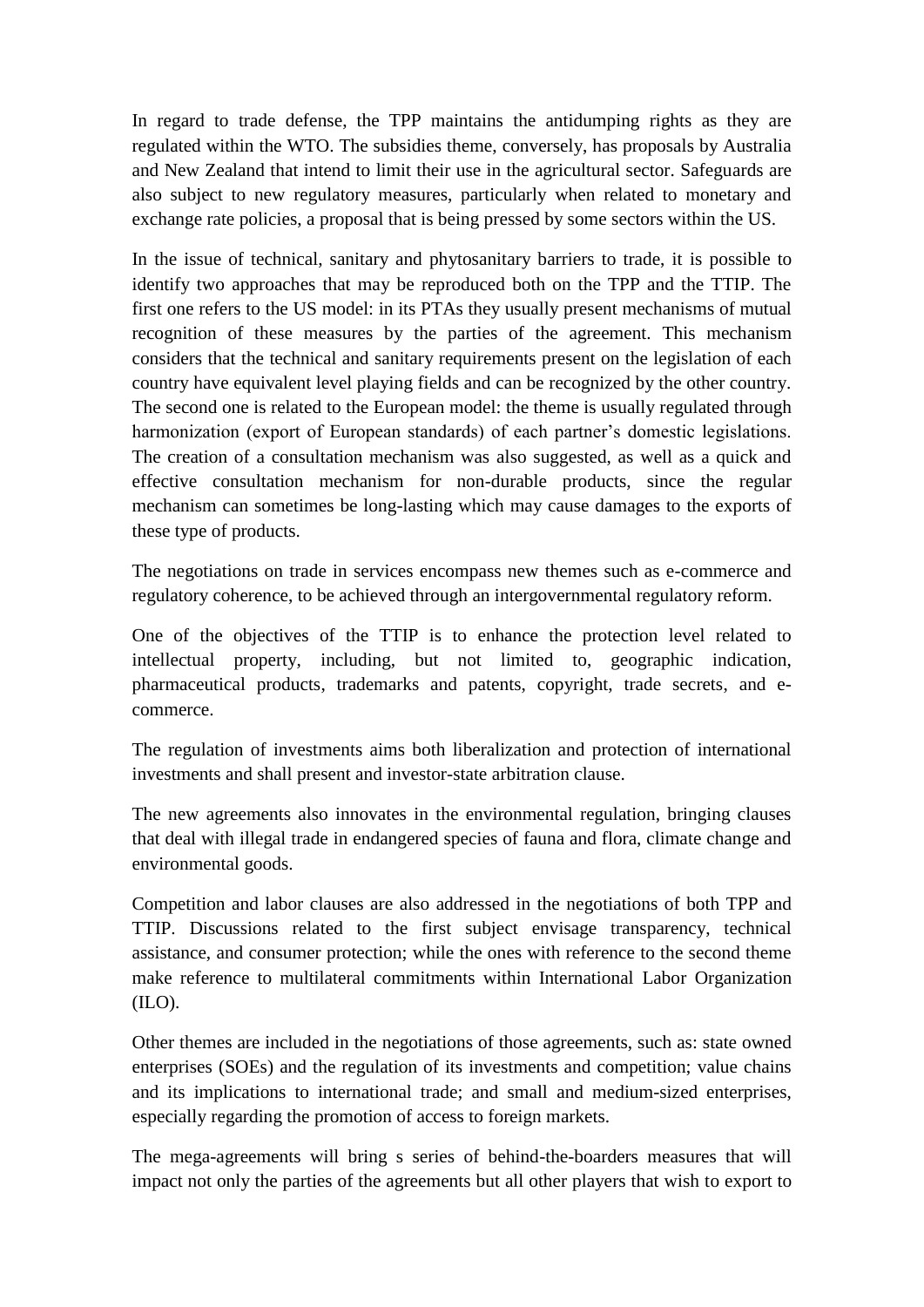these partners. These exporters will be obliged to adapt with these requirements even though there was no participation of their countries in the negotiation of these measures.

In this scenario, if the BRICS countries do not pursue a more active participation in the drafting of  $21<sup>st</sup>$  century trade rules, they will become a rule takers, instead of a rule makers, bearing all the costs related to its late arrival in this new generation of international trade rules.

### IV. **A ROLE FOR THE BRICS**

With the mega-agreements and the deadlock of multilateral negotiations, the position of BRICS in international trade is threatened. The countries that form the BRICS are outside the negotiations of the mega-agreements and, consequently, of the market liberalization that will be achieved and of the negotiation of new rules for  $21<sup>st</sup>$  century trade.

The US and the EU for decades have leaded the negotiations under the multilateral trading system. With the enlargement of the WTO and the accession of several developing countries, the negotiations became more complex. The active participation of Brazil and India during the Doha Round, especially in agriculture, leading the developing countries and opposing the propositions of the US and EU is a good example of how the "old quad" (US, EU, Canada and Japan) lost its importance and gave place to the "new quad" (US, EU, Brazil and India with China as a recently acceded member). This created a new geometry of negotiating power, given more influence to developing countries, and introducing difficulties to the US and the EU to impose their position in multilateral negotiations as happened in all GATT negotiations.

The attention of the US and EU was, thus, drawn to the preferential sphere, where they could negotiate individually with other trade partners, achieving to establish new market access and drafting new trade rules. This movement helped the proliferation of preferential trade agreements that is seen today.

The mega-agreements represented one step further. They aim more ambitious market access and deeper and more innovative regulatory frameworks. By comprehending major portions of world trade, these initiatives shall also be the base for the  $21<sup>st</sup>$  century international trade, diminishing the importance of multilateral negotiations.

With the deadlock of multilateral negotiations and outside of the mega-agreements, the BRICS are isolated from international trade governance. Currently, there is only one forum where these countries can negotiate and make their own interests regarding international trade regulations prevail – it is the WTO.

The BRICS must reactivate the WTO as the major negotiation forum for international trade regulation. The Ministerial Conference of Bali was an important achievement that may help this goal. The conference approved the first multilateral agreement since the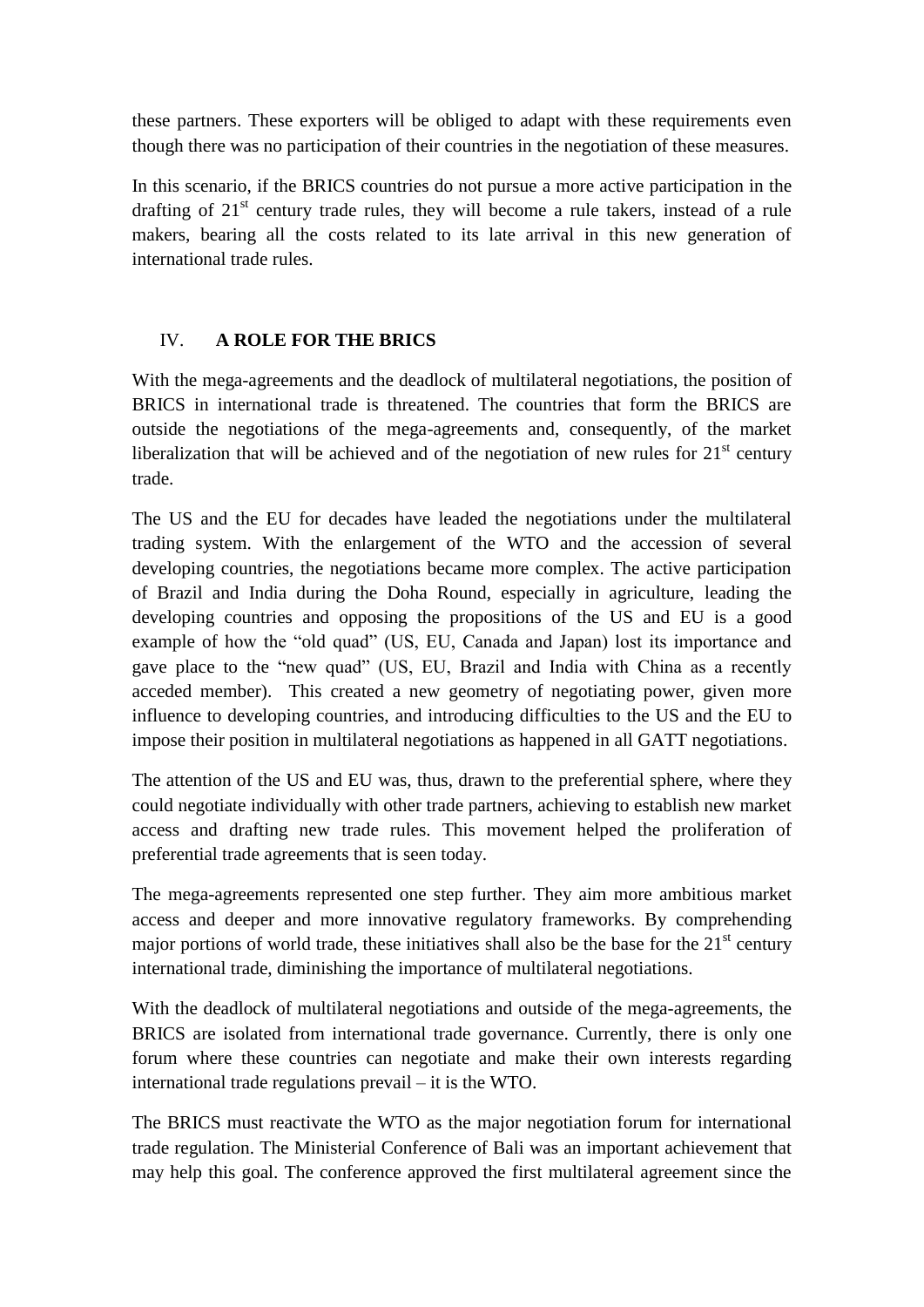creation of the WTO. Even though what was agreed in Bali represents just a small part of the Doha package, its success gives a boost to multilateral negotiations.

The WTO remains as the only forum where the BRICS may exercise their pressure and influence international trade governance. It is the only international trade forum where all five countries participate, allowing all five countries to coordinate their positions, strengthening their power of bargain. Under the WTO, the BRICS will be more able to make their interests on the drafting of new trade rules prevail.

At the Bali Ministerial Conference, members have decided to prepare, within the following 12 months, the work program on the remaining Doha Development Agenda issues<sup>7</sup>. This is momentum for the BRICS to reactivate WTO negotiations and undertake an active participation in global trade governance, defining the themes that should integrate the post-Bali agenda and effectively influencing the drafting of a new regulatory framework for international trade.

Proposals for the BRICS at the WTO can include:

- Enhancement of the transparent mechanism regarding PTAs. The WTO still lacks an efficient mechanism that allows for a surveillance of preferential agreements. The fragmentation of international trade regulation has severe effects on the multilateral system. The WTO needs to better study each clause of the several PTAs currently in force, analyze the compatibilities and incompatibilities amongst them and with WTO rules, and discuss mechanisms to assure coherence of international trade rules, avoiding the negative impacts of fragmentation.
- Improvement of the mechanisms of notification and special trade concerns in the Technical Barriers to Trade Committee and Sanitary and Phytosanitary Committee. These mechanisms are important to the transparency of these nontariff barriers, which frequently constitute significant obstacles to international trade. Special attention should be given to the issue of private standards, that require new transparency mechanisms in order to avoid negative impacts on trade.
- Improvement of market access and reduction of subsidies in agriculture. Agriculture still presents higher tariffs and more flexible rules to subsidies, which harms agricultural exports. The granting of subsidies, because it affects all exporters, independently of their origin, is traditionally dealt on the multilateral level. Commitments for the reduction of subsidies are not usual in PTAs, since they would not constitute a preferential advantage, because all exports competing with the subsided product would benefit from the reduction.

<sup>&</sup>lt;u>.</u> <sup>7</sup> WTO, Ministerial Conference – Ninth Session, *Bali Ministerial Declaration*, Adopted on December 2013 (WT/MIN(13)/DEC), para. 1.11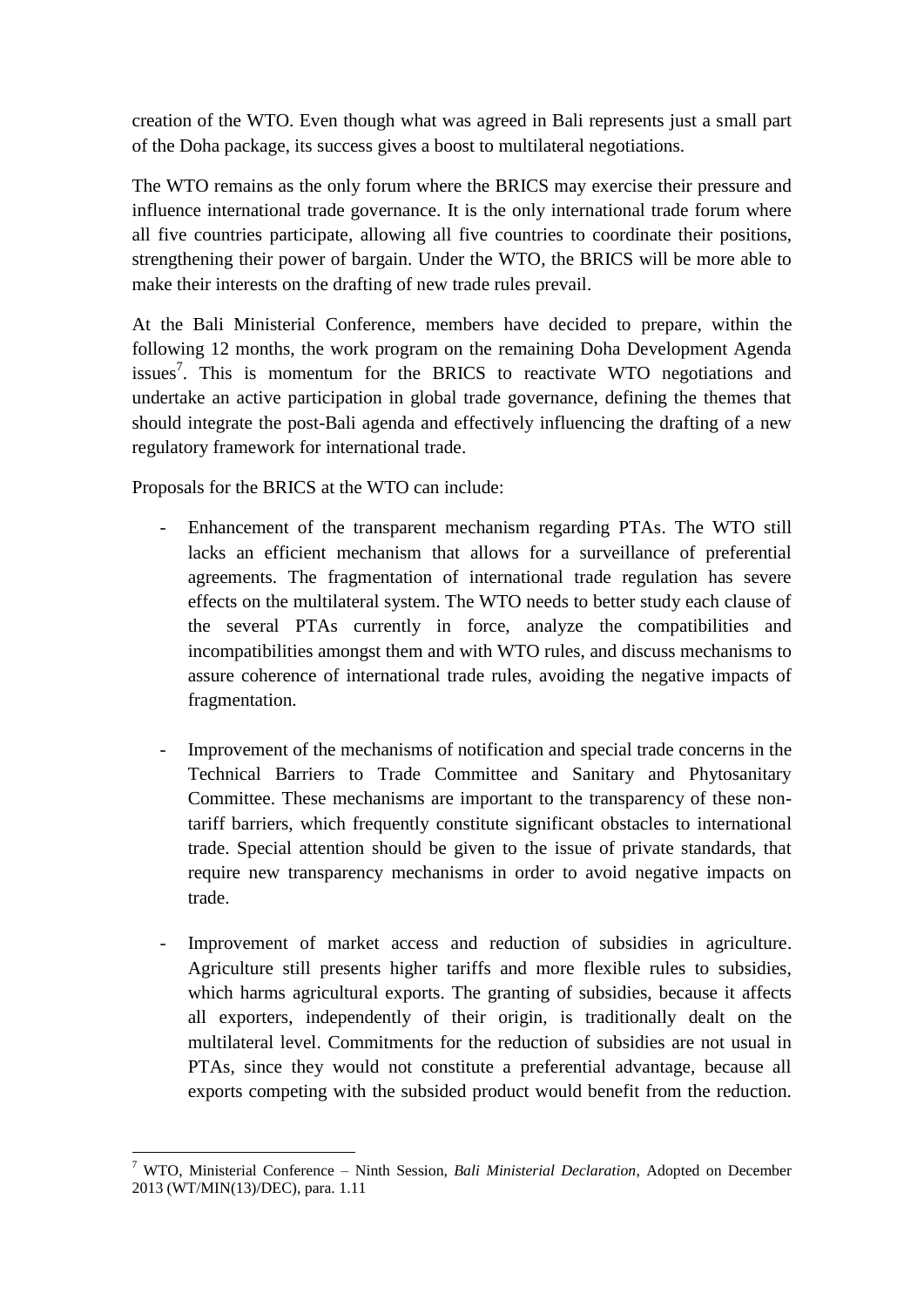The agricultural market is of great interest for the BRICS and the WTO constitutes the ideal forum to discuss the reduction of barriers to these exports.

Inclusion of new themes on the agenda of negotiations. Through 2014, WTO members shall decide if future negotiations will remain restricted to the Doha Agenda or new themes should be included. This is the proper momentum for the BRICS to discuss which their priorities in international trade regulation are and which themes shall object of future negotiations. To return to the old agenda of the Doha Round will reintroduce competition, investment and public procurement in the discussion and will divide the attention between the mega and WTO to regulate these areas.

### **V. CONCLUSION**

The mega-agreements will promote trade flows and economic growth amongst its partners and will establish the pillars for the  $21<sup>st</sup>$  century international trade regulation. But they will also cause significant losses for the economies that are not part of these agreements, which will suffer from losses in their exports and imports and will be isolated from the creation of rules for new important trade issues. These countries will be affected by the economic integration promoted within the TTIP and TPP.

In the meanwhile, the WTO, which would allow all countries to benefit from increasing larger market access and from the development of consensus based international trade rules is severely weakened, mainly because of the position of the US and the EU to reduce the role of the WTO. The deadlock of the Doha Round negotiations, combined with the proliferation of deep-integration preferential trade agreements, led by the US and the EU, have diminish the importance of the organization as the main forum for international trade governance.

Under this scenario, the future for the BRICS economies is worrying.

Simulations have shown losses of up to 1,6% in BRICS's global exports and of up to 1,1% in the nominal GDP with the entry into force of the TTIP, and of up to 3% global exports and of up to 1,8% in the nominal GDP with the entry into force of the TPP, considering only the first round effects of the agreements. The combination of the negative effects of the two agreements entering into force simultaneously, as well as the consideration of impacts in the long term can worsen the results.

Besides, the two mega-agreements will also create the basis for new international trade rules, which shall answer to the challenges of modern international trade, such as global value chains, competition issues, regulatory coherence, participation of small and medium enterprises, investments and state trading enterprises. The discussions on these new rules will be held only amongst the partners of the two agreements, even though they will be gradually extended to the whole international trade. They shall be constituted mostly for behind the boarder measures and, thus, shall be applied to all exporters that trade with any of the TPP and TTIP members.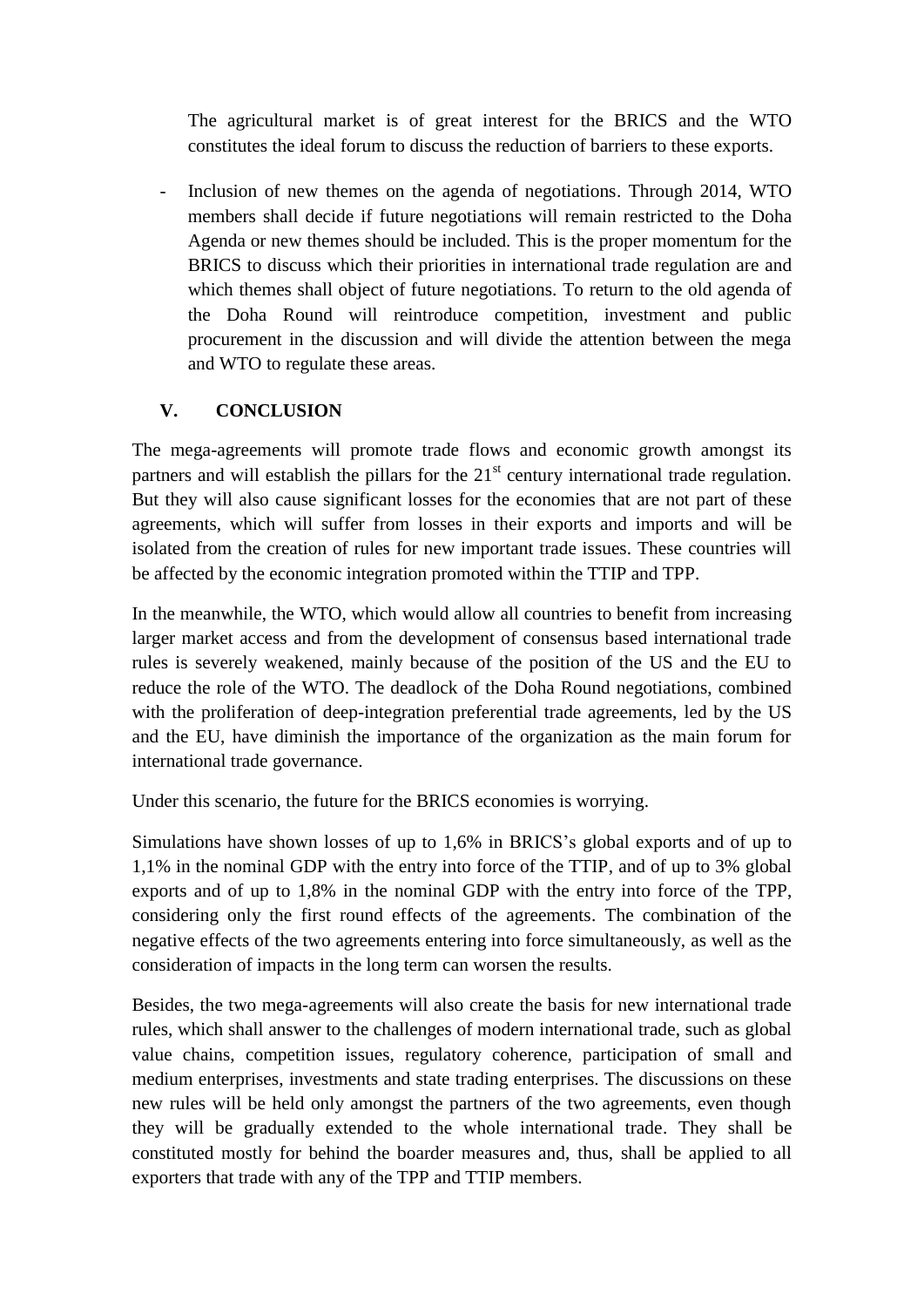The BRICS will lose their prominent role in international trade governance, see their trade flows reduced and gradually be isolated from global trade. This situation must be reverted quickly. The BRICS must find their space in this new context. They must promote a forum where they can actively participate in trade governance.

The WTO shows itself as the best forum to assure the position held by the BRICS countries in the international arena. With the accession of Russia, in 2012, the WTO became the only trade forum where the five countries can act conjointly, making their interests prevail.

The reactivation of the WTO should be considered a priority for the BRICS foreign trade policy. The momentum is favorable, since the post-Bali agenda is being discussed, allowing the BRICS to influence the decision on the new themes of international trade regulation.

The mega-agreements are deeply changing the landscape of international trade. It is imperative that the BRICS adapt to this new scenario and react in order to assure their place in international trade governance again.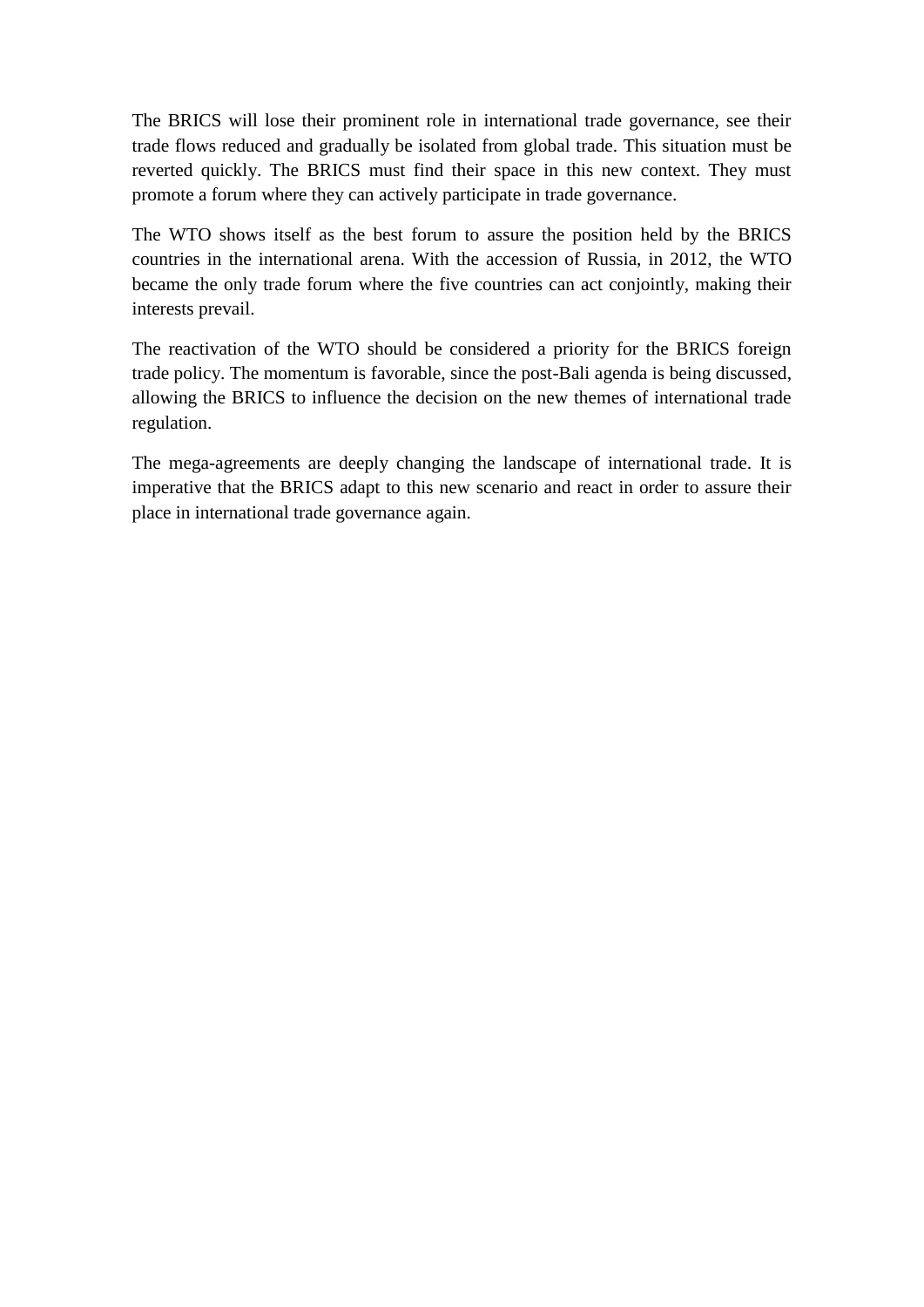#### **BIBLIOGRAPHY**

- DIXON, P. B., Parmenter, B. R., Powell, A. A., & Wilcoxen, P. J. (1992). Notes and problems in applied general equilibrium economics. In C. J. Bliss & M. D. Intriligator (Eds.), *Advanced textbooks in economics* (Vol. 32). Amsterdam: North-Holland.
- DIXON, P. B.,& Parmenter, B. R. (1996). Computable general equilibrium modelling for policy analysis and forecasting. In H. M. Amman, D. A. Kendrick, & J. Rust (Eds.), *Handbook of computational economics* (Vol. 1, pp. 3–85). Amsterdam: Elsevier.
- ECORYS, *Non-Tariff Measures in the EU-US Trande and Investment – An Economic Analysis",* Report Prepared by Berden; Francois; Tamminem; Thelle and Wymenga for the European Commission, 2009, OJ 2007/S180-219493.
- EU Commission Staff Working Document, *Impact Assessment Report on the Future of EU-US trade relations*, Strasbourg, March 2013 (SWD(2013) 68 final).
- FERGUSSON, I.; COOPER, W.; JURENAS, R.; WILLIAMS, B., *The Trans-Pacific Partnership Negotiations and Issues for Congress,* Congressional Research Service Report for Congress, junho de 2013.
- FRANCOIS Joseph (coord.), *Reducing Transatlantic Barriers to Trade and Investment – An economic Assesment*, Centre for Economic Policy Research, London, March 2013
- FRANKEL, S. "The intellectual property chapter in the TPP". In: LIM, C.L.; ELMS, D.K.; LOW, P. (orgs.). *The Trans – Pacific Partnership: A Quest for a Twenty-First-Century Trade Agreement*. New York: Cambridge University Press: 2012.
- HARBINSON, S.; LIM, A.H. "Trade in Services". In: LIM, C.L.; ELMS, D.K.; LOW, P. (orgs.). *The Trans – Pacific Partnership: A Quest for a Twenty-First-Century Trade Agreement*. New York: Cambridge University Press: 2012.
- HERTEL T.W. (1997). *Global Trade Analysis: Modeling and Applications*. Cambridge University Press.
- PIERMARTINI, Roberta; BUDETTA, Michelle, "A Mapping of Regional Rules on technical barriers to trade", in ESTEVADEORDAL, A., et. al., *Regional Rules in the Global Trading System*. Cambridge: Cambridge University Press, 2009.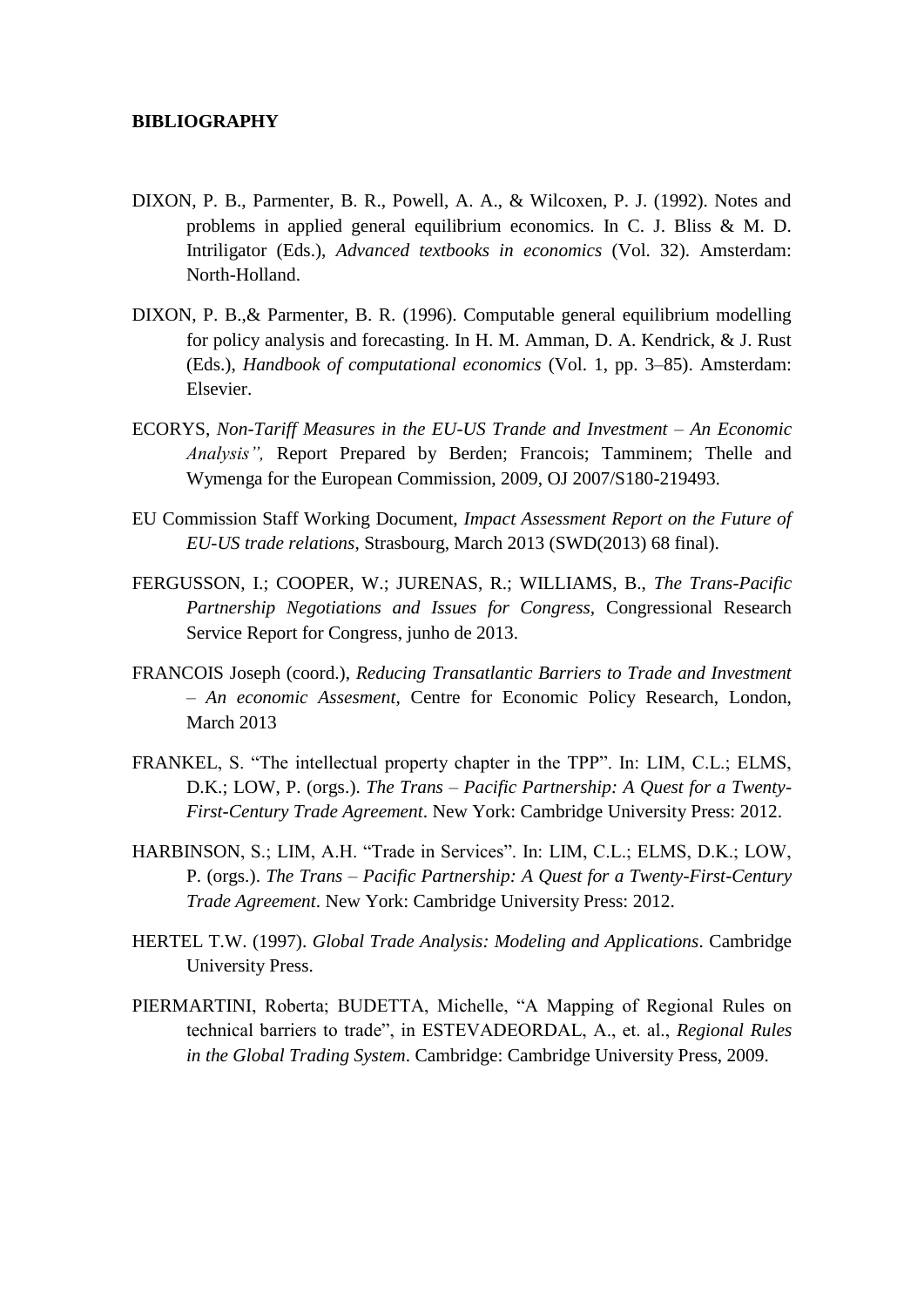#### **ANNEX – SIMULATIONS**

### **Simulation 1– Impacts of the TTIP on BRICS: Tariffs**

Hypothesis: 100% of tariff liberalization between the US and the EU

| <b>Macroeconomic Variables</b> | <b>Brazil</b> | <b>Russia</b> | India    | China     | S.A.     |
|--------------------------------|---------------|---------------|----------|-----------|----------|
| Nominal GDP                    | $-0,12%$      | $-0.08\%$     | $-0,13%$ | $-0,16%$  | $-0,11%$ |
| <b>Real GDP</b>                | 0,00%         | 0,00%         | $-0.01%$ | $-0,02%$  | 0,00%    |
| Variation in Trade Balance     | $-0,20%$      | 0,00%         | $-0,20%$ | $-0,10%$  | 0,10%    |
| Variation in exports %         | $-0,17%$      | $-0.08%$      | $-0,14%$ | $-0,14%$  | $-0,13%$ |
| Variation in imports %         | $-0,16%$      | $-0.11%$      | $-0,14%$ | $-0,12%$  | $-0,13%$ |
| Terms of trade                 | $-0.07\%$     | 0,01%         | $-0.05%$ | $-0.05\%$ | $-0.03%$ |
| Real wage                      | $-0.01%$      | 0,00%         | $-0.01%$ | $-0.01%$  | $-0.01%$ |
| Capital gains                  | $-0.01%$      | 0,00%         | $-0.01%$ | 0.01%     | $-0,02%$ |
| Land gains                     | $-0,37%$      | $-0.01%$      | $-0,12%$ | $-0,30%$  | $-0,24%$ |
| Real exchange rate             | $-0,12%$      | $-0,09\%$     | $-0,13%$ | $-0,15%$  | $-0,12%$ |

Table 1.1: Macroeconomic Outlook

Table 1.2: Variation in Exports

| <b>Exports</b> |                    |                   |                     |                 |  |  |  |
|----------------|--------------------|-------------------|---------------------|-----------------|--|--|--|
|                | <b>Agriculture</b> | <b>Extractive</b> | <b>Agribusiness</b> | <b>Industry</b> |  |  |  |
| <b>Brazil</b>  | $-0,3%$            | 0.0%              | $-0,7%$             | $-0,2%$         |  |  |  |
| Russia         | 0.0%               | 0,0%              | $-0,3%$             | $-0,3%$         |  |  |  |
| India          | $-0,2%$            | $-0.1\%$          | $-0,5%$             | $-0,3%$         |  |  |  |
| China          | 0,2%               | 0.0%              | $-0,2%$             | $-0.1%$         |  |  |  |
| South Africa   | $-0,3%$            | 0,0%              | $-0,5%$             | $-0,2%$         |  |  |  |

#### Table 1.3: Variation in Imports

| <b>Imports</b> |                    |                   |                     |                 |  |  |  |
|----------------|--------------------|-------------------|---------------------|-----------------|--|--|--|
|                | <b>Agriculture</b> | <b>Extractive</b> | <b>Agribusiness</b> | <b>Industry</b> |  |  |  |
| <b>Brazil</b>  | $-0,3%$            | $-0.1\%$          | $-0,2%$             | $-0,2%$         |  |  |  |
| Russia         | $-0.1\%$           | $-0,2%$           | $-0,1%$             | $-0.1\%$        |  |  |  |
| India          | $-0,3%$            | $-0.1\%$          | $-0,2%$             | $-0,2%$         |  |  |  |
| China          | $-0,2%$            | $-0.1\%$          | $-0,4%$             | $-0.1%$         |  |  |  |
| South Africa   | $-0,2%$            | $-0.1\%$          | $-0.1%$             | $-0.1%$         |  |  |  |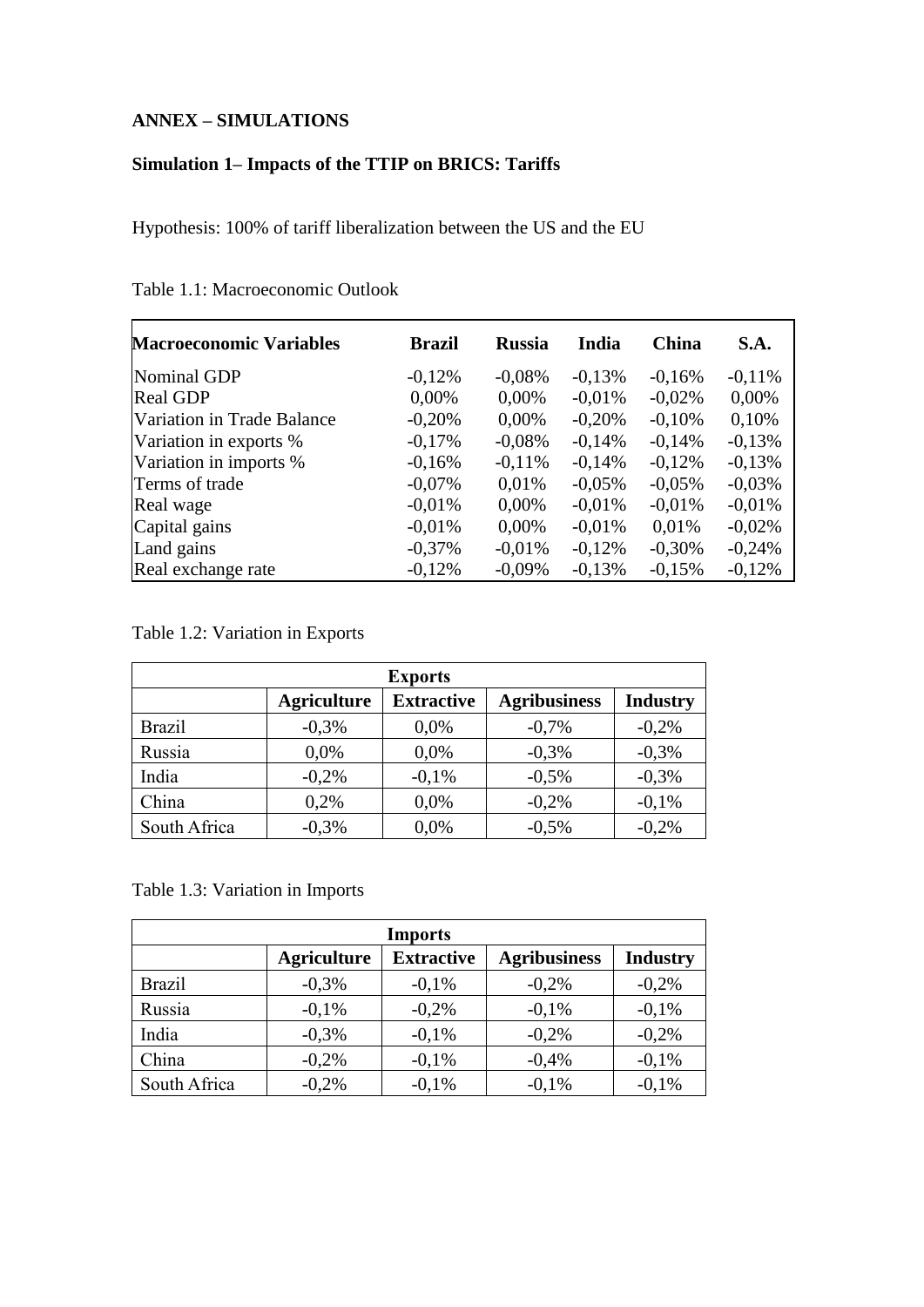# **Simulation 1– Impacts of the TTIP on BRICS: Tariffs**

Hypothesis: 100% of tariff liberalization between the US and the EU

| <b>Agriculture</b>           | <b>Brazil</b> | <b>Russia</b> | India   | China   | S.A.    |
|------------------------------|---------------|---------------|---------|---------|---------|
|                              |               |               |         |         |         |
| Paddy rice                   | $-0,01$       | $-0,02$       | $-0,07$ | $-0,06$ | 0,50    |
| Wheat                        | 0,21          | 0,05          | $-0,01$ | $-0,02$ | 0,39    |
| Other cereals                | $-0,14$       | $-0,01$       | 0,00    | 0,01    | $-0,01$ |
| Vegetables/fruits            | 0,01          | $-0,01$       | 0,01    | $-0,02$ | $-0,09$ |
| Oil seeds                    | 0,24          | 0,00          | 0,03    | 0,13    | 0,03    |
| Sugar (cane&beet)            | 0,02          | $-0,02$       | $-0,01$ | $-0,01$ | $-0,01$ |
| Plant fibres                 | 0,01          | 0,18          | $-0,07$ | $-0,11$ | $-0,07$ |
| Other crops (unprepared)     | $-0,19$       | $-0,19$       | $-0,04$ | 0,06    | $-0,27$ |
| Cattle, horses, sheeps       | $-0,15$       | $-0,02$       | $-0,03$ | $-0,28$ | $-0,01$ |
| Animal products              | $-0,28$       | $-0,01$       | $-0,02$ | $-0,11$ | $-0,12$ |
| Raw milk                     | $-0,02$       | 0,00          | $-0,02$ | $-0,05$ | $-0,04$ |
| Wool, silk                   | 0,00          | $-0,02$       | $-0,01$ | $-0,04$ | 0,00    |
| Forestry products            | 0,06          | 0,02          | 0,00    | 0,10    | 0,01    |
| Meat: cattle, sheeps, horses | $-0,18$       | $-0,01$       | 0,02    | $-0,51$ | $-0,02$ |
| Meat products                | $-0,55$       | 0,10          | 0,00    | $-0,17$ | $-0,11$ |
| Vegetables oils and fats     | $-0,01$       | $-0,03$       | 0,04    | 0,00    | 0,01    |
| Dairy products               | $-0,03$       | $-0,04$       | $-0,16$ | $-0,05$ | $-0,08$ |
| Processed rice               | 0,00          | $-0,05$       | $-0,02$ | $-0,03$ | 0,00    |
| Sugar                        | 0,02          | $-0,02$       | $-0,01$ | $-0,01$ | $-0,02$ |
| Food products (animal feed)  | $-0,04$       | $-0,03$       | $-0,03$ | $-0,03$ | $-0,04$ |
| Beverage, Tobacco products   | $-0,01$       | 0,00          | $-0,01$ | 0,00    | $-0,01$ |

Table 1.4:  $GDP(\%)$  – Agriculture + Agribusiness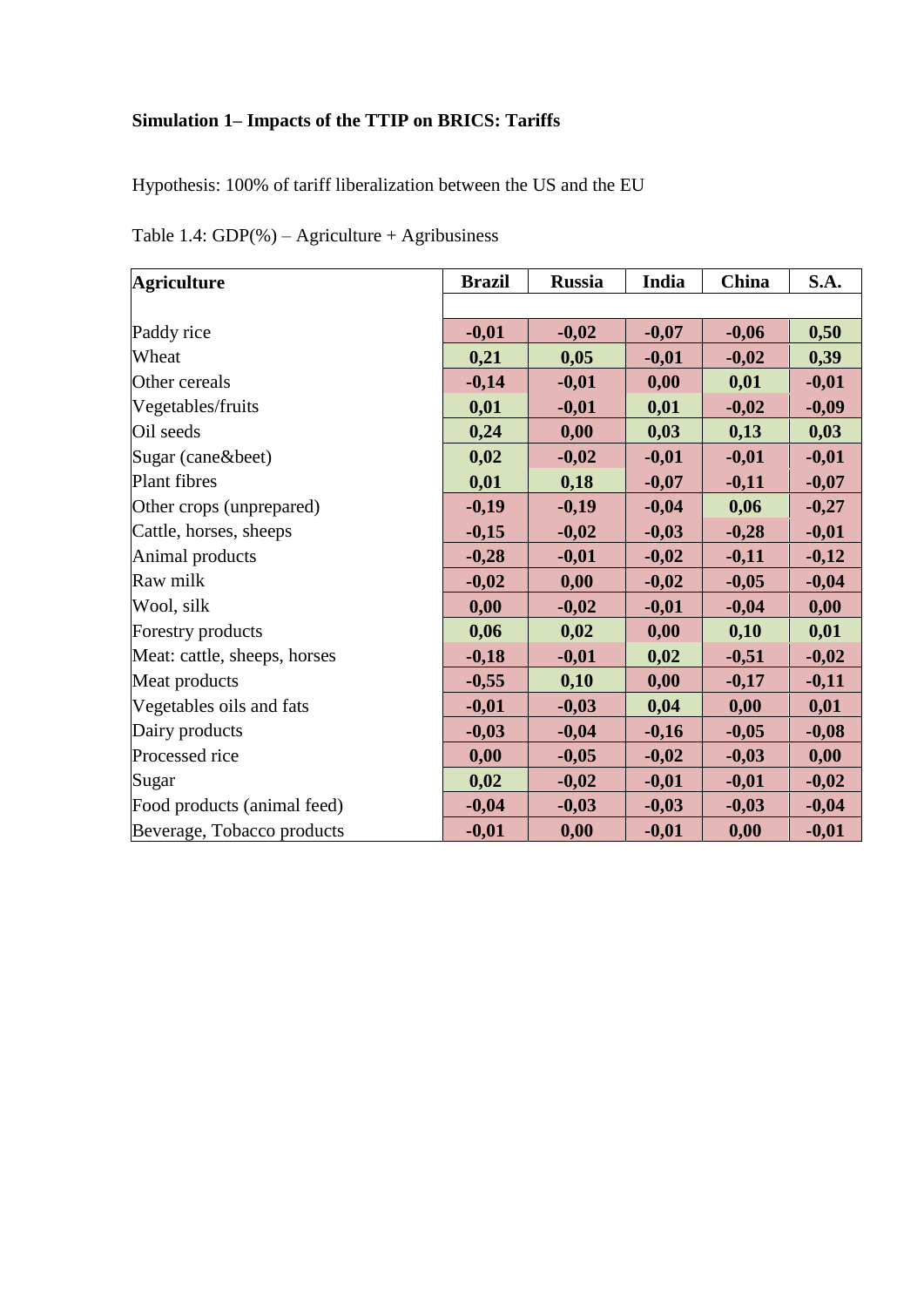# **Simulation 1 – Impacts of the TTIP on BRICS: Tariffs**

Hypothesis: 100% of tariff liberalization between the US and the EU

Table 1.5: GDP(%) – Industry

|                            | <b>Brazil</b> | <b>Russia</b> | India   | China   | S.A.    |
|----------------------------|---------------|---------------|---------|---------|---------|
| <b>Extractive</b>          |               |               |         |         |         |
| Fishing                    | 0,00          | $-0,01$       | $-0,02$ | $-0,02$ | $-0,06$ |
| Coal                       | 0,04          | 0,01          | 0,01    | 0,01    | 0,03    |
| Oil                        | 0,03          | 0,01          | 0,03    | 0,03    | 0,03    |
| Gas                        | 0,01          | $-0,01$       | 0,01    | 0,00    | 0,01    |
| Minerals                   | 0,04          | $-0,05$       | 0,03    | 0,04    | 0,04    |
| <b>Manufacturing</b>       |               |               |         |         |         |
| Textiles                   | $-0,06$       | $-0,08$       | $-0,22$ | $-0,21$ | $-0,07$ |
| Apparel                    | $-0,01$       | $-0,03$       | $-0,44$ | $-0,14$ | $-0,02$ |
| Leather products           | $-0,47$       | $-0,05$       | $-0,24$ | $-1,13$ | $-0,12$ |
| Wood products              | 0,15          | 0,00          | 0,02    | 0,15    | 0,06    |
| Paper products             | 0,06          | 0,03          | 0,03    | 0,08    | 0,05    |
| Petroleum products         | $-0,03$       | $-0,09$       | $-0,03$ | 0,01    | 0,00    |
| Chemical, rubber, plastics | 0,02          | $-0,18$       | $-0,05$ | 0,02    | $-0,01$ |
| Mineral (non-metallic)     | $-0,19$       | $-0,02$       | $-0,09$ | $-0,06$ | 0,00    |
| Iron, steel                | 0,10          | 0,01          | 0,04    | 0,06    | 0,08    |
| Metals (non-ferrous)       | 0,00          | $-0,17$       | 0,07    | 0,09    | $-0,13$ |
| Metal products             | 0,04          | 0,00          | 0,00    | 0,04    | 0,03    |
| Motor vehicles and parts   | $-0,02$       | $-0,05$       | $-0,06$ | $-0,01$ | $-0,08$ |
| Transport equipament       | 0,12          | $-0,11$       | 0,22    | 0,13    | $-0,22$ |
| Electronic equipment       | 0,07          | 0,01          | 0,07    | 0,29    | 0,11    |
| Machinery and equipment    | 0,16          | 0,02          | 0,03    | 0,09    | 0,08    |
| Manufactures               | 0,00          | 0,00          | $-0,04$ | $-0,03$ | $-0,03$ |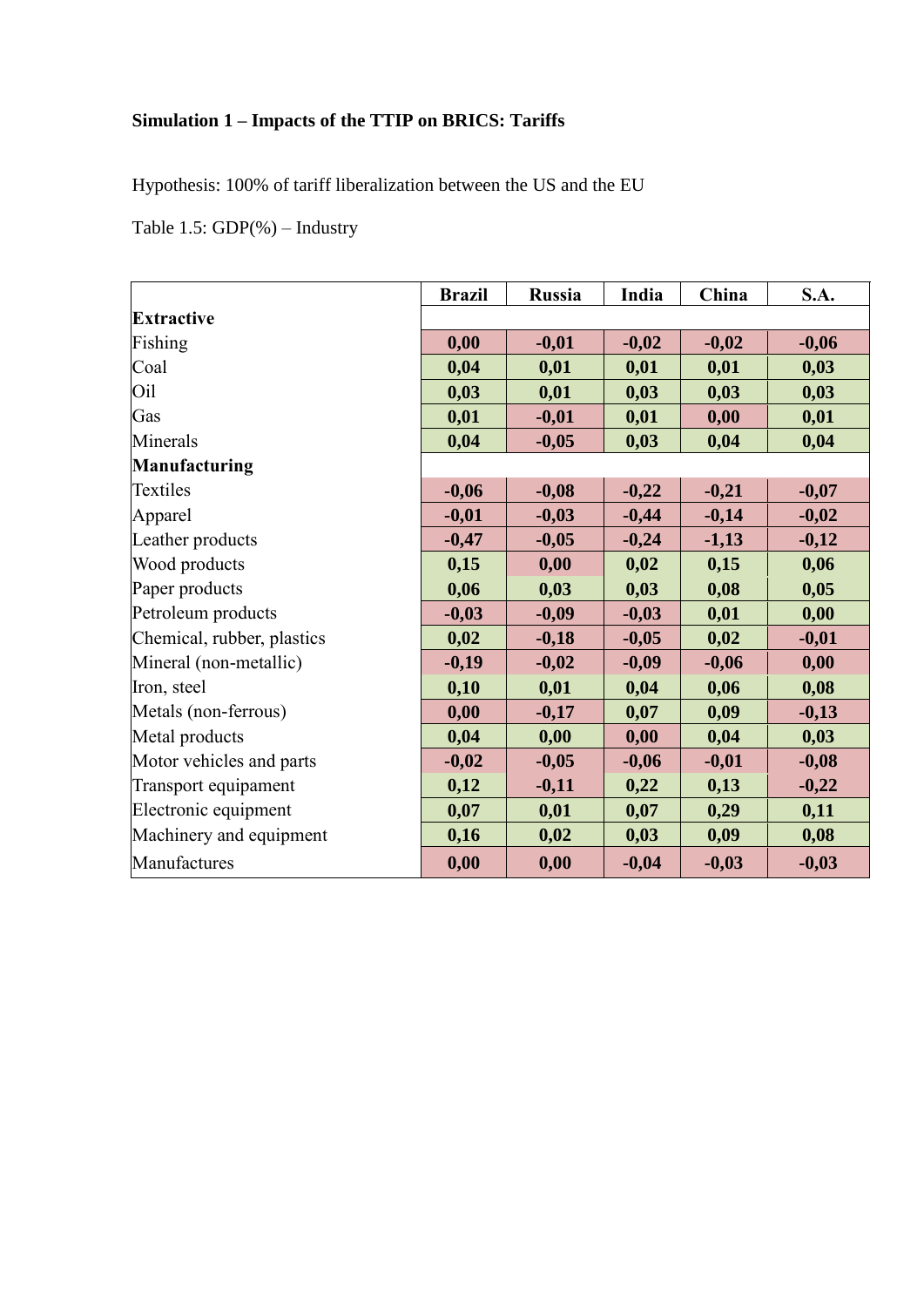# **Simulation 2– Impacts of the TTIP on BRICS: Tariffs and NTBs**

Hypothesis: 100% of tariff liberalization between the US and the EU and reduction of 50% of NTBs

| <b>Macroeconomic Variables</b> | <b>Brazil</b> | <b>Russia</b> | India     | <b>China</b> | S.A.      |
|--------------------------------|---------------|---------------|-----------|--------------|-----------|
| Nominal GDP                    | $-1,05%$      | $-0.65%$      | $-0,86%$  | $-1,11\%$    | $-0,89%$  |
| <b>Real GDP</b>                | $-0.02%$      | 0,00%         | $-0.03\%$ | $-0.08%$     | $0,00\%$  |
| Variation in Trade Balance     | $-1,70%$      | $-1,30%$      | $-0,40%$  | $-1,90\%$    | $-3,90\%$ |
| Variation in exports %         | $-1,61%$      | $-0.81%$      | $-1,20%$  | $-1,31%$     | $-1,18%$  |
| Variation in imports %         | $-1,61%$      | $-0,84%$      | $-1,02\%$ | $-1,17\%$    | $-1,13%$  |
| Terms of trade                 | $-0,60%$      | $-0.27%$      | $-0.25%$  | $-0.32\%$    | $-0,37%$  |
| Real wage                      | $-0,04%$      | $-0.01\%$     | 0.02%     | $-0.08%$     | $-0.04\%$ |
| Capital gains                  | $-0.06%$      | $-0.03\%$     | $0,00\%$  | $-0.07\%$    | $-0.11%$  |
| Land gains                     | $-2,71%$      | $-0.40%$      | $-0.61%$  | $-0.69%$     | $-1,74%$  |
| Real exchange rate             | $-1,05%$      | $-0.65%$      | $-0.85%$  | $-1,06%$     | $-0.90\%$ |

Table 2.1: Macroeconomic Outlook

Table 2.2: Variation in Exports

| <b>Exports</b> |                    |                   |                     |                 |  |  |  |
|----------------|--------------------|-------------------|---------------------|-----------------|--|--|--|
|                | <b>Agriculture</b> | <b>Extractive</b> | <b>Agribusiness</b> | <b>Industry</b> |  |  |  |
| <b>Brazil</b>  | $-3,6%$            | $-0,7%$           | $-3,0\%$            | $-1,9%$         |  |  |  |
| Russia         | $-0,7%$            | $-0,3%$           | $-2,1%$             | $-1,8%$         |  |  |  |
| India          | $-2,6%$            | $-1,0\%$          | $-2,2%$             | $-2,2%$         |  |  |  |
| China          | $-0,3%$            | $-1,6%$           | $-1,8%$             | $-1,5%$         |  |  |  |
| South Africa   | $-2,5%$            | $-1,6%$           | $-1,8%$             | $-1,4%$         |  |  |  |

Table 2.3: Variation in Imports

| <b>Imports</b> |                    |                   |                     |                 |  |  |  |  |
|----------------|--------------------|-------------------|---------------------|-----------------|--|--|--|--|
|                | <b>Agriculture</b> | <b>Extractive</b> | <b>Agribusiness</b> | <b>Industry</b> |  |  |  |  |
| <b>Brazil</b>  | $-2,0%$            | $-1,4%$           | $-1,7%$             | $-1,7%$         |  |  |  |  |
| Russia         | $-0.9\%$           | $-1,6%$           | $-0,7%$             | $-0,8%$         |  |  |  |  |
| India          | $-1,5%$            | $-1,0\%$          | $-1,1%$             | $-1,1%$         |  |  |  |  |
| China          | $-0.9\%$           | $-0,8%$           | $-1,8%$             | $-1,2%$         |  |  |  |  |
| South Africa   | $-1,6%$            | $-0,7%$           | $-1,0\%$            | $-1,2%$         |  |  |  |  |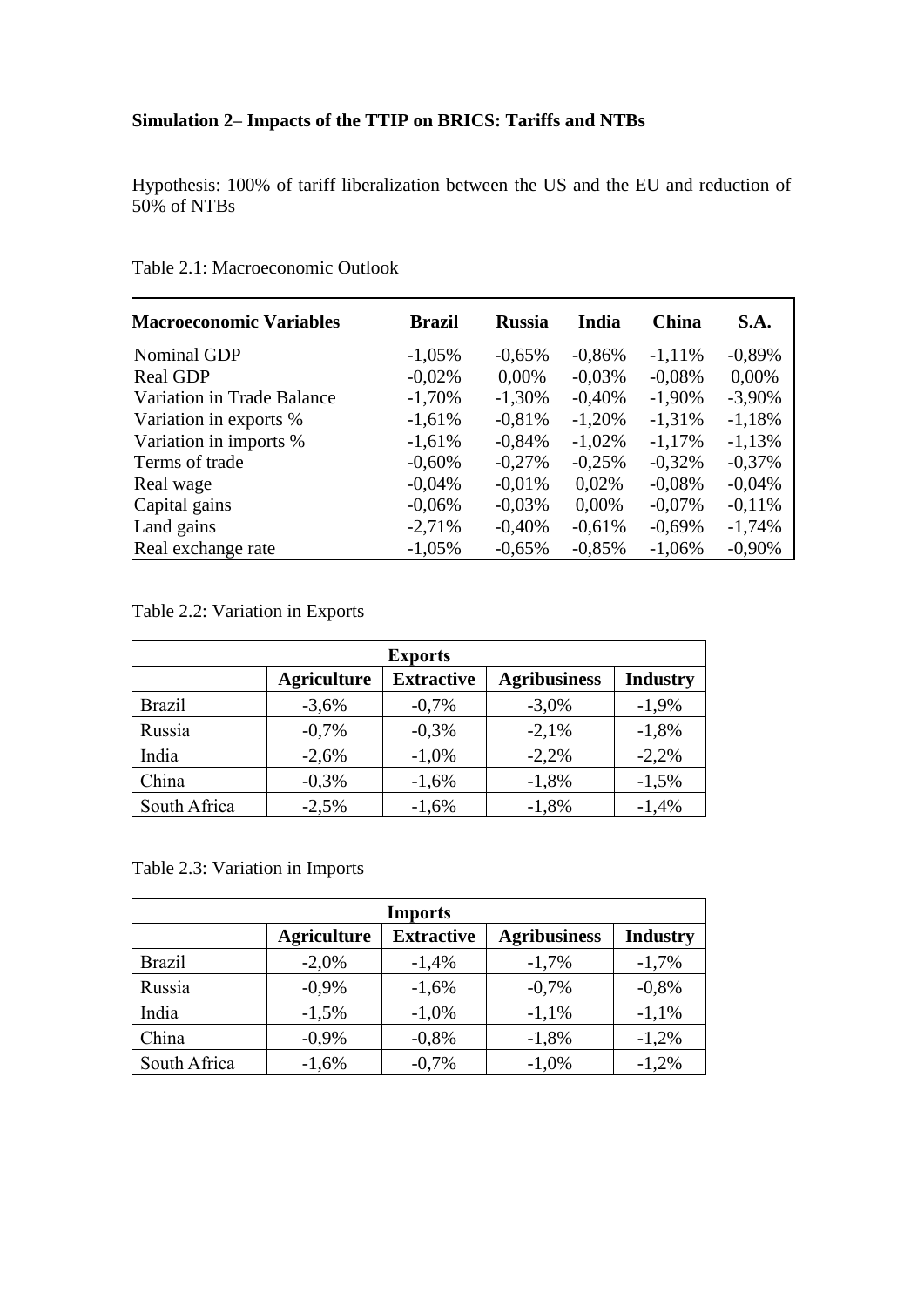# **Simulation 2– Impacts of the TTIP on BRICS: Tariffs and NTBs**

Hypothesis: 100% of tariff liberalization between the US and the EU and reduction of 50% of NTBs

| <b>Agriculture</b>           | <b>Brazil</b> | <b>Russia</b> | India   | China   | S.A.    |
|------------------------------|---------------|---------------|---------|---------|---------|
|                              |               |               |         |         |         |
| Paddy rice                   | $-0,01$       | $-0,17$       | $-0,41$ | $-0,09$ | 2,30    |
| Wheat                        | 1,42          | 0,05          | $-0,11$ | 0,19    | 2,27    |
| Other cereals                | $-0,67$       | $-0,07$       | $-0,02$ | 0,24    | $-0,05$ |
| Vegetables/fruits            | $-0,12$       | $-0,09$       | 0,01    | $-0,03$ | $-0,69$ |
| Oil seeds                    | 0,00          | $-0,58$       | $-0,10$ | 0,31    | $-0,14$ |
| Sugar (cane&beet)            | 0,17          | $-0,26$       | $-0,06$ | $-0,05$ | $-0,07$ |
| Plant fibres                 | 0,72          | 0,67          | 0,27    | 0,72    | 0,37    |
| Other crops (unprepared)     | $-1,52$       | $-1,02$       | $-0,31$ | $-0,63$ | $-1,96$ |
| Cattle, horses, sheeps       | $-0,25$       | $-0,12$       | $-0,10$ | $-0,83$ | $-0,08$ |
| Animal products              | $-1,24$       | $-0,09$       | $-0,03$ | $-0,31$ | $-0,52$ |
| Raw milk                     | 0,04          | $-0,02$       | $-0,02$ | 0,06    | 0,03    |
| Wool, silk                   | 0,01          | $-0,18$       | $-0,12$ | 0,48    | $-0,66$ |
| Forestry products            | 0,58          | 0,04          | $-0,19$ | 0,61    | 0,05    |
| Meat: cattle, sheeps, horses | $-0,32$       | $-0,12$       | 0,05    | $-1,13$ | $-0,10$ |
| Meat products                | $-2,44$       | 0,47          | 0,01    | $-0,33$ | $-0,53$ |
| Vegetables oils and fats     | $-0,11$       | $-0,55$       | $-0,15$ | $-0,10$ | $-0,30$ |
| Dairy products               | 0,04          | 0,06          | $-0,15$ | 0,06    | 0,02    |
| Processed rice               | 0,00          | $-0,36$       | $-0,11$ | $-0,12$ | $-0,24$ |
| Sugar                        | 0,15          | $-0,26$       | $-0,06$ | $-0,05$ | $-0,17$ |
| Food products (animal feed)  | $-0,23$       | $-0,18$       | $-0,17$ | $-0,18$ | $-0,14$ |
| Beverage, Tobacco products   | $-0,43$       | $-0,03$       | $-0,07$ | 0,00    | $-0,18$ |

Table 2.4:  $GDP(\%)$  – Agriculture + Agribusiness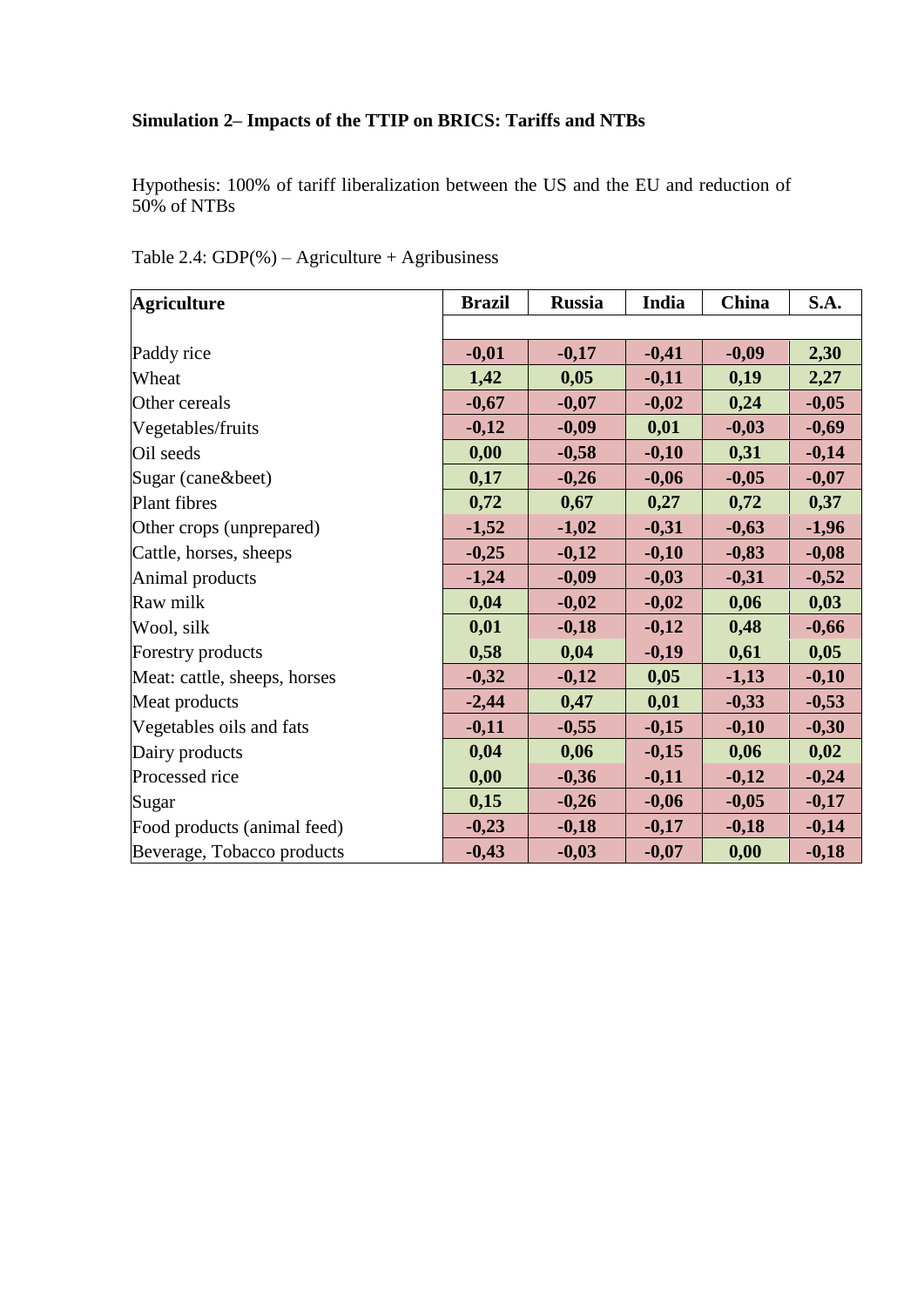# **Simulation 2 – Impacts of the TTIP on BRICS: Tariffs and NTBs**

Hypothesis: 100% of tariff liberalization between the US and the EU and reduction of 50% of NTBs

Table 2.5: GDP(%) – Industry

|                            | <b>Brazil</b> | <b>Russia</b> | India   | China   | <b>S.A.</b> |
|----------------------------|---------------|---------------|---------|---------|-------------|
| <b>Extractive</b>          |               |               |         |         |             |
| Fishing                    | $-0,05$       | $-0,06$       | $-0,06$ | $-0,08$ | $-0,05$     |
| Coal                       | 0,26          | $-0,57$       | $-0,18$ | $-0,04$ | $-0,45$     |
| O <sub>il</sub>            | 0,02          | $-0,03$       | 0,00    | 0,11    | 0,05        |
| Gas                        | 0,08          | $-0,04$       | 0,04    | 0,11    | 0,14        |
| Minerals                   | 0,07          | $-0,48$       | $-0,03$ | 0,08    | 0,00        |
| Manufacturing              |               |               |         |         |             |
| Textiles                   | 0,07          | 0,01          | $-0,46$ | 0,15    | $-0,01$     |
| Apparel                    | $-0,02$       | $-0,02$       | $-0,41$ | 0,53    | $-0,04$     |
| Leather products           | $-0,55$       | 0,10          | 0,25    | $-2,69$ | $-0,24$     |
| Wood products              | 1,40          | 0,73          | 0,25    | 1,05    | 0,76        |
| Paper products             | 0,52          | 0,68          | 0,28    | 0,54    | 0,60        |
| Petroleum products         | $-0,32$       | $-0,75$       | $-0,20$ | 0,01    | 0,05        |
| Chemical, rubber, plastics | 0,25          | $-0,17$       | $-0,19$ | 0,12    | 0,16        |
| Mineral (non-metallic)     | $-0,59$       | 0,11          | $-0,24$ | $-0,10$ | 0,25        |
| Iron, steel                | $-0,14$       | 0,13          | 0,01    | 0,05    | 0,31        |
| Metals (non-ferrous)       | 0,38          | $-1,18$       | 0,06    | 0,08    | $-0,99$     |
| Metal products             | 0,28          | 0,53          | 0,05    | 0,31    | 0,58        |
| Motor vehicles and parts   | 0,00          | 0,03          | $-0,18$ | $-0,02$ | $-0,13$     |
| Transport equipament       | $-3,29$       | $-2,49$       | 0,59    | $-0,22$ | $-3,64$     |
| Electronic equipment       | 0,38          | 0,32          | 0,13    | 0,99    | 1,14        |
| Machinery and equipment    | 0,57          | 0,51          | $-0,01$ | $-0,33$ | 0,67        |
| Manufactures               | $-0,06$       | $-0,02$       | $-1,25$ | $-1,47$ | $-0,70$     |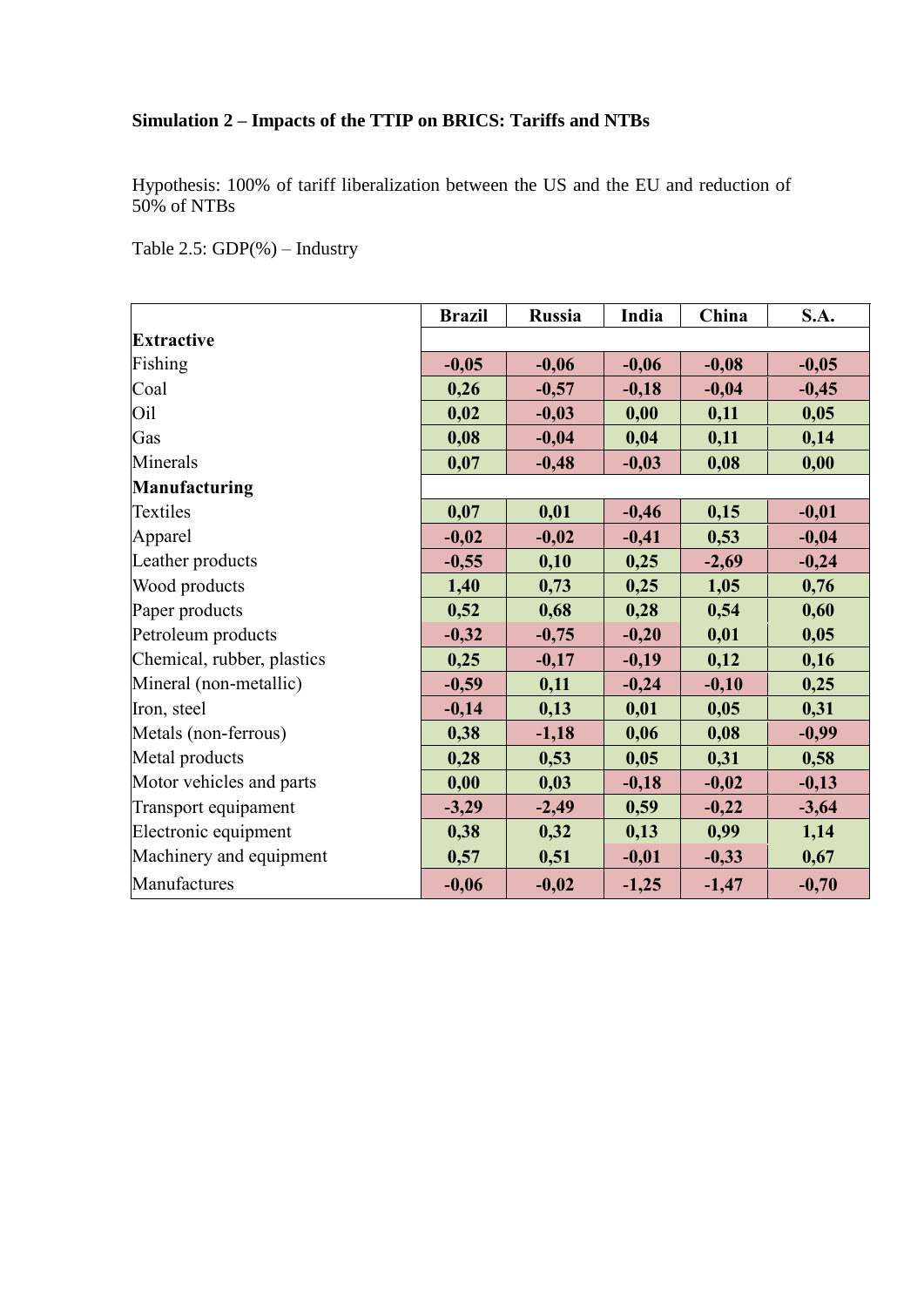# **Simulation 3 – Impacts of TPP on BRICS Tariffs**

Hypothesis: 100% of tariff liberalization between TPP partners

| <b>Macroeconomic Variables</b> | <b>Brazil</b> | <b>Russia</b> | India     | <b>China</b> | S.A.     |
|--------------------------------|---------------|---------------|-----------|--------------|----------|
| Nominal GDP                    | $-0,26%$      | $-0.01%$      | $-0.21%$  | $-0,38%$     | $-0,20%$ |
| <b>Real GDP</b>                | $-0.01%$      | 0,01%         | $-0.01%$  | $-0.07\%$    | $-0.01%$ |
| Variation in Trade Balance     | $-0,40%$      | $-0.20%$      | 0,40%     | $-1,10%$     | $-1,40%$ |
| Variation in exports %         | $-0,37%$      | 0.01%         | $-0,26%$  | $-0.60%$     | $-0,26%$ |
| Variation in imports %         | $-0,35%$      | $-0.02%$      | $-0,16%$  | $-0,40%$     | $-0,24%$ |
| Terms of trade                 | $-0,17%$      | 0.11%         | $-0.15%$  | $-0.28%$     | $-0.11%$ |
| Real wage                      | 0,04%         | 0,00%         | $-0.04\%$ | $-0.05\%$    | $-0,06%$ |
| Capital gains                  | $-0.03%$      | 0.01%         | $-0.04\%$ | 0.03%        | $-0.04%$ |
| Land gains                     | $-0,25%$      | 0.04%         | $-0,29%$  | $-1,41%$     | $-0,15%$ |
| Real exchange rate             | $-0.26%$      | $-0.02%$      | $-0.22%$  | $-0.34%$     | $-0.21%$ |

Table 3.1: Macroeconomic Outlook

Table 3.2: Variation in Exports

| <b>Exports</b> |                    |                   |                     |                 |  |  |  |
|----------------|--------------------|-------------------|---------------------|-----------------|--|--|--|
|                | <b>Agriculture</b> | <b>Extractive</b> | <b>Agribusiness</b> | <b>Industry</b> |  |  |  |
| <b>Brazil</b>  | 0,7%               | 0,3%              | $-2,3%$             | $-0,5%$         |  |  |  |
| Russia         | 0,9%               | 0,3%              | $-1,8%$             | $-0,3%$         |  |  |  |
| India          | $-0,2%$            | 0.2%              | $-0,8%$             | $-0,7%$         |  |  |  |
| China          | $-0,3%$            | 0,7%              | $-6,5%$             | $-0,5%$         |  |  |  |
| South Africa   | 0,3%               | 0,1%              | $-2,7%$             | $-0,4%$         |  |  |  |

Table 3.3: Variation in Imports

| <b>Imports</b> |                    |                   |                     |                 |  |  |
|----------------|--------------------|-------------------|---------------------|-----------------|--|--|
|                | <b>Agriculture</b> | <b>Extractive</b> | <b>Agribusiness</b> | <b>Industry</b> |  |  |
| <b>Brazil</b>  | $-0.6%$            | 0.0%              | $-0,5%$             | $-0,4%$         |  |  |
| Russia         | $-0,2%$            | $-0,2%$           | 0,1%                | 0,0%            |  |  |
| India          | $-1,0\%$           | 0,0%              | $-0,3%$             | $-0,2%$         |  |  |
| China          | $-1,0\%$           | 0,0%              | $-1,3%$             | $-0,5%$         |  |  |
| South Africa   | $-0,5%$            | 0,1%              | $-0,2%$             | $-0,3%$         |  |  |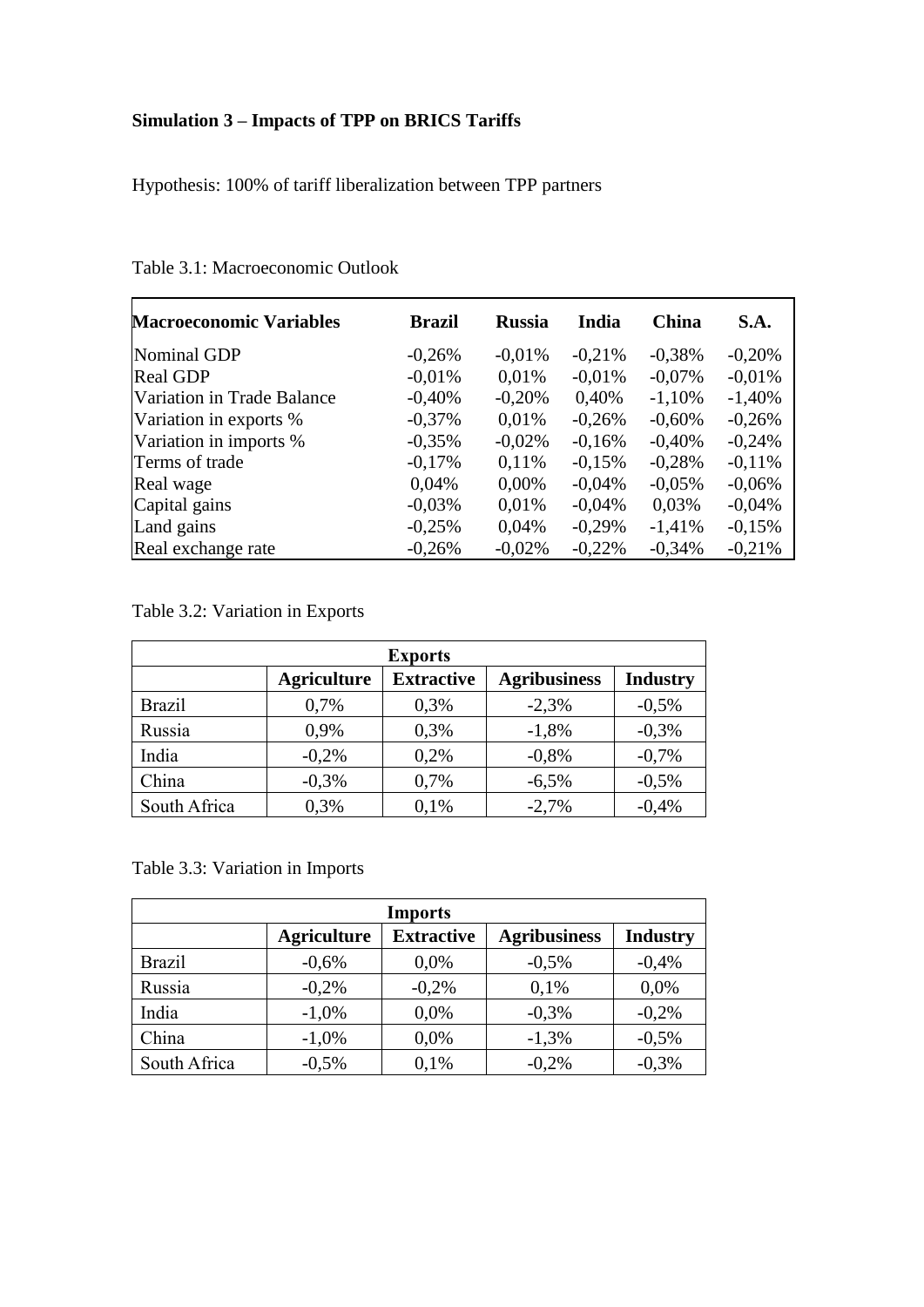# **Simulation 3 – Impacts of TPP on BRICS Tariffs**

Hypothesis: 100% of tariff liberalization between TPP partners

| <b>Agriculture</b>           | <b>Brazil</b> | <b>Russia</b> | India   | China   | <b>S.A.</b> |
|------------------------------|---------------|---------------|---------|---------|-------------|
|                              |               |               |         |         |             |
| Paddy rice                   | 0,04          | 0,14          | 0,15    | $-0,25$ | 6,38        |
| Wheat                        | 0,26          | 0,35          | $-0,11$ | $-0,09$ | 0,84        |
| Other cereals                | $-0,13$       | $-0,05$       | 0,00    | $-0,51$ | $-0,13$     |
| Vegetables/fruits            | 0,22          | $-0,07$       | 0,02    | $-0,19$ | $-0,09$     |
| Oil seeds                    | 0,57          | $-0,02$       | 0,01    | 0,50    | 0,23        |
| Sugar (cane&beet)            | $-0,02$       | $-0,15$       | $-0,05$ | $-0,14$ | $-0,78$     |
| Plant fibres                 | 0,56          | 0,14          | $-0,01$ | $-0,42$ | 0,27        |
| Other crops (unprepared)     | 0,17          | $-0,75$       | $-0,22$ | $-0,68$ | 0,06        |
| Cattle, horses, sheeps       | 0,24          | 0,02          | $-0,04$ | $-0,35$ | 0,14        |
| Animal products              | $-1,74$       | 0,00          | $-0,08$ | $-0,47$ | $-0,28$     |
| Raw milk                     | 0,05          | 0,02          | $-0,02$ | 0,22    | 0,00        |
| Wool, silk                   | 0,02          | 0,04          | 0,43    | 1,80    | 3,10        |
| Forestry products            | 0,09          | 0,04          | 0,12    | 0,34    | 0,00        |
| Meat: cattle, sheeps, horses | 0,26          | 0,01          | $-0,07$ | $-0,55$ | 0,12        |
| Meat products                | $-3,52$       | $-0,75$       | $-0,50$ | $-1,88$ | $-0,45$     |
| Vegetables oils and fats     | 0,16          | $-0,03$       | $-0,05$ | 0,14    | 0,33        |
| Dairy products               | 0,07          | 0,01          | $-0,08$ | 0,22    | 0,03        |
| Processed rice               | 0,02          | 0,51          | 0,08    | $-0,41$ | 1,40        |
| Sugar                        | $-0,05$       | $-0,15$       | $-0,05$ | $-0,14$ | $-2,58$     |
| Food products (animal feed)  | $-0,23$       | $-0,32$       | $-0,19$ | $-0,40$ | $-0,13$     |
| Beverage, Tobacco products   | $-0,01$       | 0,00          | $-0,04$ | $-0,05$ | $-0,03$     |

Table 3.4: GDP (%) – Agriculture + Agribusiness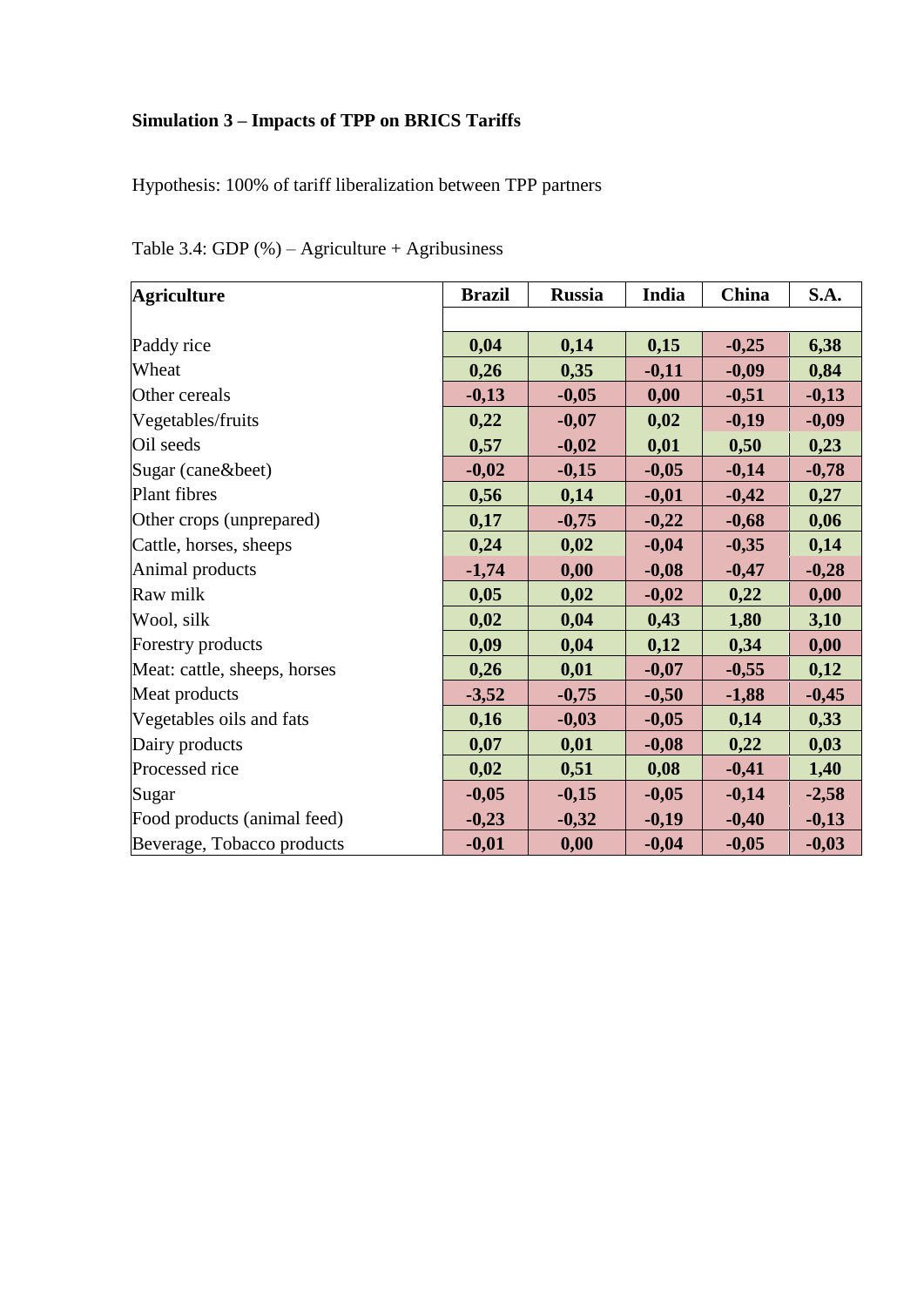# **Simulation 3 – Impacts of TPP on BRICS: Tariffs**

Hypothesis: 100% of tariff liberalization between TPP partners

|                            | <b>Brazil</b> | <b>Russia</b> | India   | China   | <b>S.A.</b> |
|----------------------------|---------------|---------------|---------|---------|-------------|
| <b>Extractive</b>          |               |               |         |         |             |
| Fishing                    | 0,01          | 0,00          | $-0,03$ | $-0,14$ | 0,03        |
| Coal                       | 0,13          | 0,02          | 0,10    | 0,10    | 0,08        |
| Oil                        | 0,15          | 0,08          | 0,14    | 0,16    | 0,14        |
| Gas                        | 0,05          | $-0,02$       | 0,06    | 0,05    | 0,03        |
| Minerals                   | 0,22          | $-0,10$       | 0,19    | 0,21    | 0,20        |
| <b>Manufacturing</b>       |               |               |         |         |             |
| Textiles                   | 0,32          | $-0,12$       | 0,15    | 0,29    | 0,18        |
| Apparel                    | 0,04          | $-0,15$       | $-0,02$ | 0,12    | 0,07        |
| Leather products           | 0,03          | $-0,04$       | $-0,03$ | 0,02    | $-0,02$     |
| Wood products              | 0,08          | $-0,38$       | $-0,08$ | 0,21    | 0,09        |
| Paper products             | 0,02          | $-0,03$       | 0,02    | 0,10    | 0,07        |
| Petroleum products         | $-0,01$       | $-0,16$       | $-0,02$ | 0,04    | $-0,55$     |
| Chemical, rubber, plastics | 0,57          | $-0,24$       | 0,17    | 0,43    | 0,66        |
| Mineral (non-metallic)     | 0,05          | $-0,16$       | $-0,01$ | 0,06    | $-0,11$     |
| Iron, steel                | $-0,33$       | $-0,02$       | $-0,03$ | $-0,21$ | $-0,86$     |
| Metals (non-ferrous)       | 0,22          | $-0,20$       | 0,19    | 0,19    | 0,46        |
| Metal products             | 0,14          | $-0,05$       | 0,36    | 0,57    | 0,55        |
| Motor vehicles and parts   | 0,20          | $-0,09$       | 0,14    | 0,31    | 0,26        |
| Transport equipament       | 0,00          | $-0,09$       | 0,14    | 0,31    | 0,04        |
| Electronic equipment       | 0,32          | $-0,12$       | 0,15    | 0,29    | 0,18        |
| Machinery and equipment    | 0,04          | $-0,15$       | $-0,02$ | 0,12    | 0,07        |
| Manufactures               | 0,03          | $-0,04$       | $-0,03$ | 0,02    | $-0,02$     |

Table 3.5: GDP (%) – Industry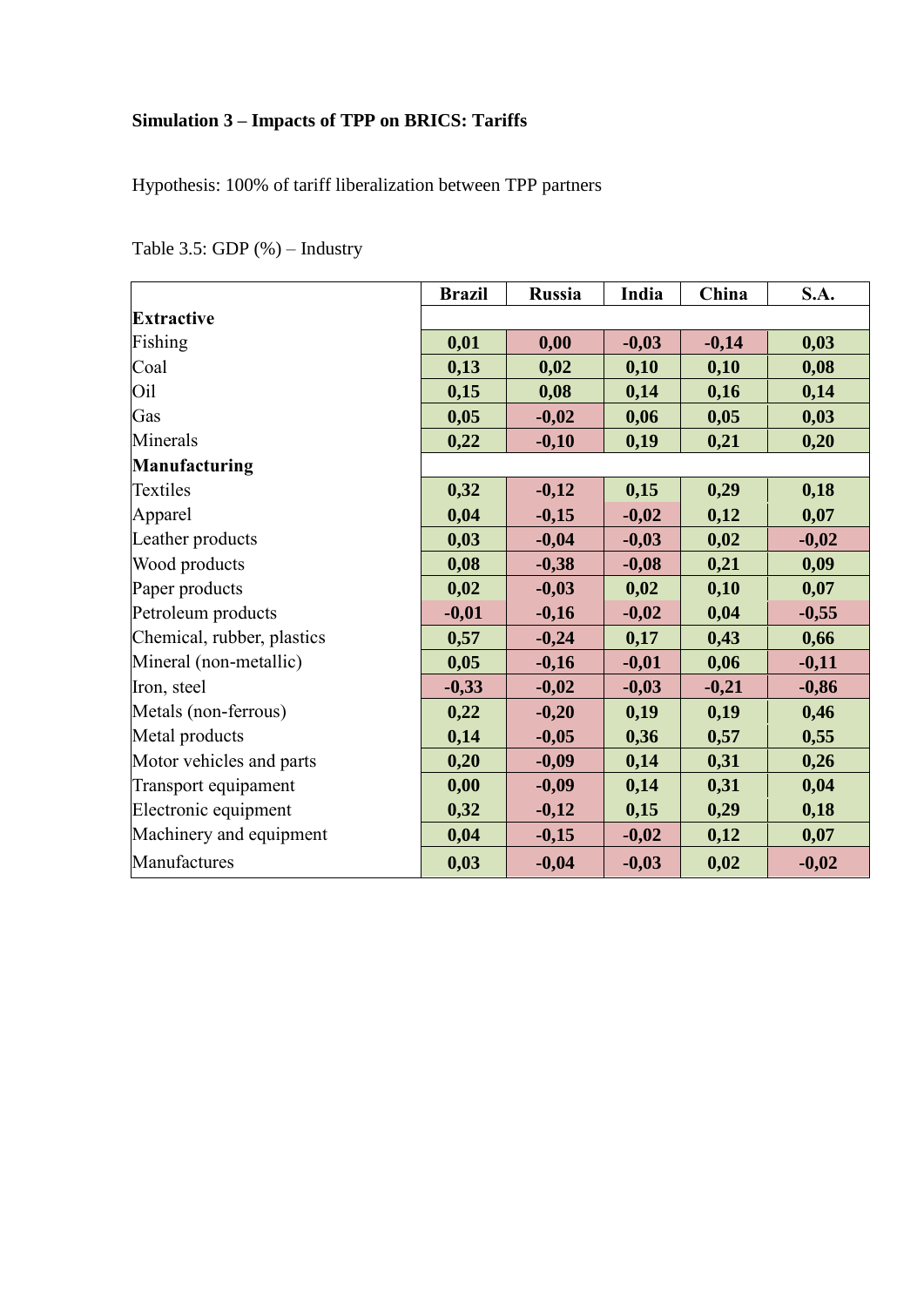# **Simulation 4 – Impacts of TPP on BRICS Tariffs and NTBs**

Hypothesis: 100% of tariff liberalization between TPP partners and reduction of 50% of NTBs

| <b>Macroeconomic Variables</b> | <b>Brazil</b> | <b>Russia</b> | India    | <b>China</b> | <b>S.A.</b> |
|--------------------------------|---------------|---------------|----------|--------------|-------------|
| Nominal GDP                    | $-1,65%$      | $-1,40%$      | $-1,21%$ | $-1,81%$     | $-1,39%$    |
| <b>Real GDP</b>                | $-0.02%$      | $-0,13%$      | $-0.03%$ | $-0.16%$     | $-0.01%$    |
| Variation in Trade Balance     | $-2,50%$      | $-0,60%$      | 1,80%    | $-5,40%$     | $-8,90%$    |
| Variation in exports %         | $-2,41%$      | $-1,71%$      | $-2,10%$ | $-3,04%$     | $-1,83%$    |
| Variation in imports %         | $-2,40%$      | $-1,33\%$     | $-1,40%$ | $-2,43%$     | $-1,70%$    |
| Terms of trade                 | $-0,75%$      | $-0,38%$      | $-0,21%$ | $-0,78%$     | $-0,33%$    |
| Real wage                      | $-0.05%$      | 0,09%         | 0.13%    | $-0.13%$     | $-0,06%$    |
| Capital gains                  | $-0.07\%$     | 0,06%         | 0,12%    | $0,00\%$     | $-0.11%$    |
| Land gains                     | $-2,92%$      | $-0.52\%$     | $-1,37%$ | $-2,64%$     | $-3,14%$    |
| Real exchange rate             | $-1,65%$      | $-1,23%$      | $-1,20%$ | $-1,73%$     | $-1,40%$    |

### Table 4.1: Macroeconomic Outlook

Table 4.2: Variation in Exports

| <b>Exports</b> |                    |                   |                     |                 |  |  |  |
|----------------|--------------------|-------------------|---------------------|-----------------|--|--|--|
|                | <b>Agriculture</b> | <b>Extractive</b> | <b>Agribusiness</b> | <b>Industry</b> |  |  |  |
| <b>Brazil</b>  | $-3,3%$            | $-1,0\%$          | $-5,7%$             | $-2,9%$         |  |  |  |
| Russia         | 1,0%               | $-1,7%$           | $-5,8%$             | $-1,2%$         |  |  |  |
| India          | $-5,6%$            | $-1,1%$           | $-6,6%$             | $-3,3%$         |  |  |  |
| China          | $-7,1%$            | $-0.5\%$          | $-15,2%$            | $-3,2%$         |  |  |  |
| South Africa   | $-3,7%$            | $-0.9%$           | $-6,0\%$            | $-2,3%$         |  |  |  |

#### Table 4.3: Variation in Imports

| <b>Imports</b> |                    |                   |                     |                 |  |  |  |
|----------------|--------------------|-------------------|---------------------|-----------------|--|--|--|
|                | <b>Agriculture</b> | <b>Extractive</b> | <b>Agribusiness</b> | <b>Industry</b> |  |  |  |
| <b>Brazil</b>  | $-2,9%$            | $-1,8%$           | $-2,2%$             | $-2,6%$         |  |  |  |
| Russia         | $-1,7%$            | $-0.8\%$          | $-1,5%$             | $-1,4%$         |  |  |  |
| India          | $-2,9%$            | $-1,1%$           | $-1,6%$             | $-1,4%$         |  |  |  |
| China          | $-2,7%$            | $-1,2%$           | $-3,2%$             | $-2,7%$         |  |  |  |
| South Africa   | $-2,3%$            | $-1,4%$           | $-1,5%$             | $-1,8%$         |  |  |  |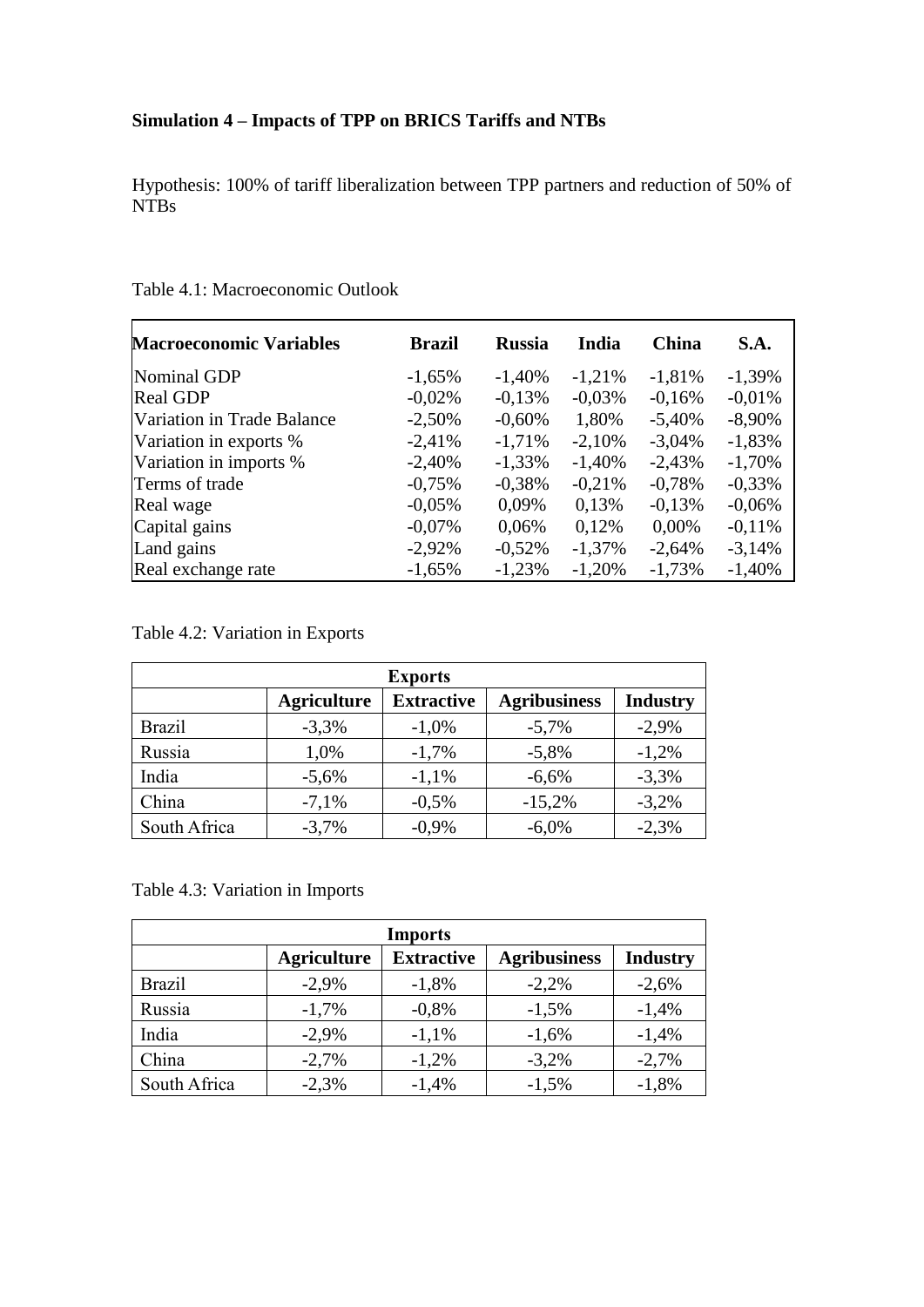# **Simulation 4 – Impacts of TPP on BRICS Tariffs and NTBs**

Hypothesis: 100% of tariff liberalization between TPP partners and reduction of 50% of NTBs

| <b>Agriculture</b>           | <b>Brazil</b> | <b>Russia</b> | India   | China   | S.A.    |
|------------------------------|---------------|---------------|---------|---------|---------|
|                              |               |               |         |         |         |
| Paddy rice                   | 0,00          | $-0,18$       | $-0,04$ | $-0,30$ | 6,54    |
| Wheat                        | 0,69          | 0,86          | $-0,31$ | 0,12    | 2,06    |
| Other cereals                | $-0,34$       | $-0,28$       | $-0,10$ | $-1,04$ | $-0,43$ |
| Vegetables/fruits            | $-2,42$       | $-0,29$       | $-0,08$ | $-0,50$ | $-1,31$ |
| Oil seeds                    | 0,19          | $-0,35$       | $-0,83$ | $-0,27$ | $-1,30$ |
| Sugar (cane&beet)            | $-0,11$       | $-0,49$       | $-0,17$ | $-0,40$ | $-0,94$ |
| Plant fibres                 | $-0,27$       | 0,69          | $-0,53$ | 0,20    | $-0,28$ |
| Other crops (unprepared)     | $-0,97$       | $-1,26$       | $-0,52$ | $-3,08$ | $-1,62$ |
| Cattle, horses, sheeps       | 0,50          | $-0,16$       | $-0,30$ | $-0,20$ | 0,05    |
| Animal products              | $-2,77$       | $-0,18$       | $-0,11$ | $-0,56$ | $-0,44$ |
| Raw milk                     | 0,11          | $-0,12$       | 0,06    | 0,36    | 0,10    |
| Wool, silk                   | 0,02          | $-0,11$       | 0,29    | 2,81    | 3,19    |
| Forestry products            | 0,73          | $-0,17$       | $-0,12$ | 0,99    | 0,02    |
| Meat: cattle, sheeps, horses | 0,59          | $-0,19$       | $-0,13$ | $-0,19$ | 0,04    |
| Meat products                | $-5,11$       | $-0,76$       | $-0,58$ | $-2,18$ | $-0,62$ |
| Vegetables oils and fats     | $-0,25$       | $-0,41$       | $-1,27$ | $-0,29$ | $-0,53$ |
| Dairy products               | 0,14          | 0,03          | $-0,01$ | 0,36    | 0,17    |
| Processed rice               | 0,00          | $-0,11$       | $-0,12$ | $-0,70$ | 0,46    |
| Sugar                        | $-0,30$       | $-0,49$       | $-0,22$ | $-0,40$ | $-3,08$ |
| Food products (animal feed)  | $-0,90$       | $-0,95$       | $-0,67$ | $-1,14$ | $-0,44$ |
| Beverage, Tobacco products   | $-0,22$       | $-0,11$       | $-0,05$ | $-0,06$ | $-0,12$ |

Table 4.4: GDP  $%$  – Agriculture + Agribusiness